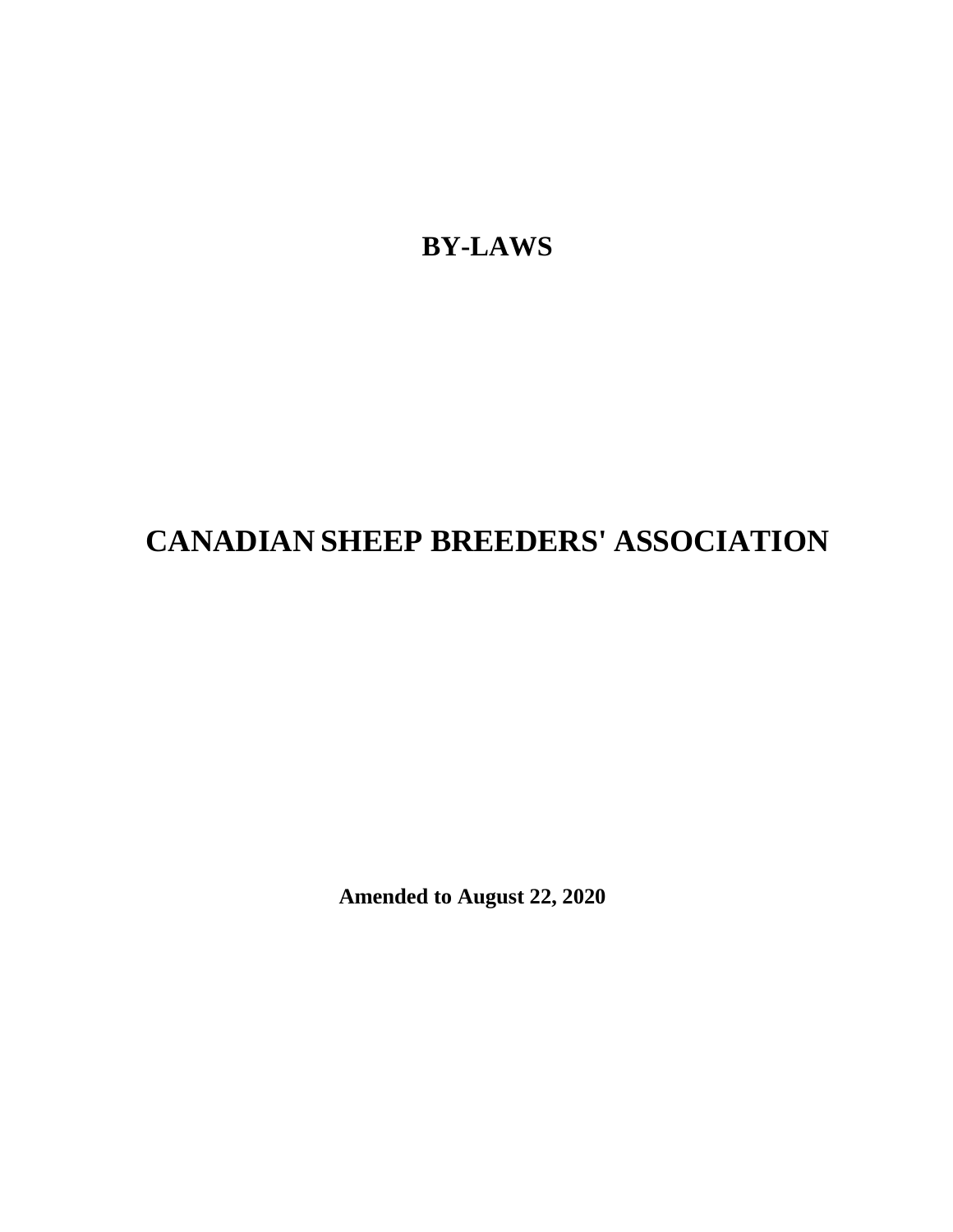# **CANADIAN SHEEP BREEDERS' ASSOCIATION**

## **Incorporated June 14, 1900 Constitution Approved December 6, 1950 Affiliated December 6, 1950**

### **AMENDMENTS**

| Amended Article 6, subsection 1,<br>Article 15, subsection 1, 13                     | February 5, 1918  |
|--------------------------------------------------------------------------------------|-------------------|
| Amended Article 15, subsection 13                                                    | March 16, 1920    |
| Amended Article 3, subsection 7<br>Article 15, subsection 13                         | February 14, 1922 |
| Amended Article 15, subsection 13                                                    | February 10, 1925 |
| Amended Article 3,                                                                   | March 19, 1926    |
| Amended Article 6, Section (b)                                                       | February 13, 1929 |
| <b>Amended Article 15</b>                                                            | March 25, 1930    |
| Amended Articles 15, 16 and 17                                                       | February 3, 1932  |
| Revised                                                                              | February 14, 1933 |
| <b>Amended Article 18</b>                                                            | February 8, 1934  |
| Amended Article 3, Section 11<br>Article 15, Section 6<br>Articles 16, 17, 25 and 27 | February 6, 1935  |
| <b>Amended Article 16</b>                                                            | February 5, 1936  |
| <b>Amended Article 25</b>                                                            | April 1, 1944     |
| <b>Amended Article 25</b>                                                            | February 7, 1947  |
| Amended Articles 16 and 25                                                           | March 8, 1948     |
| <b>Amended Article 22</b>                                                            | May 10, 1949      |
| Amended Articles 6, 22 and 26                                                        | July 17, 1951     |
| <b>Amended Article 17</b>                                                            | July 5, 1952      |
| <b>Amended Article 25</b>                                                            | May 6, 1953       |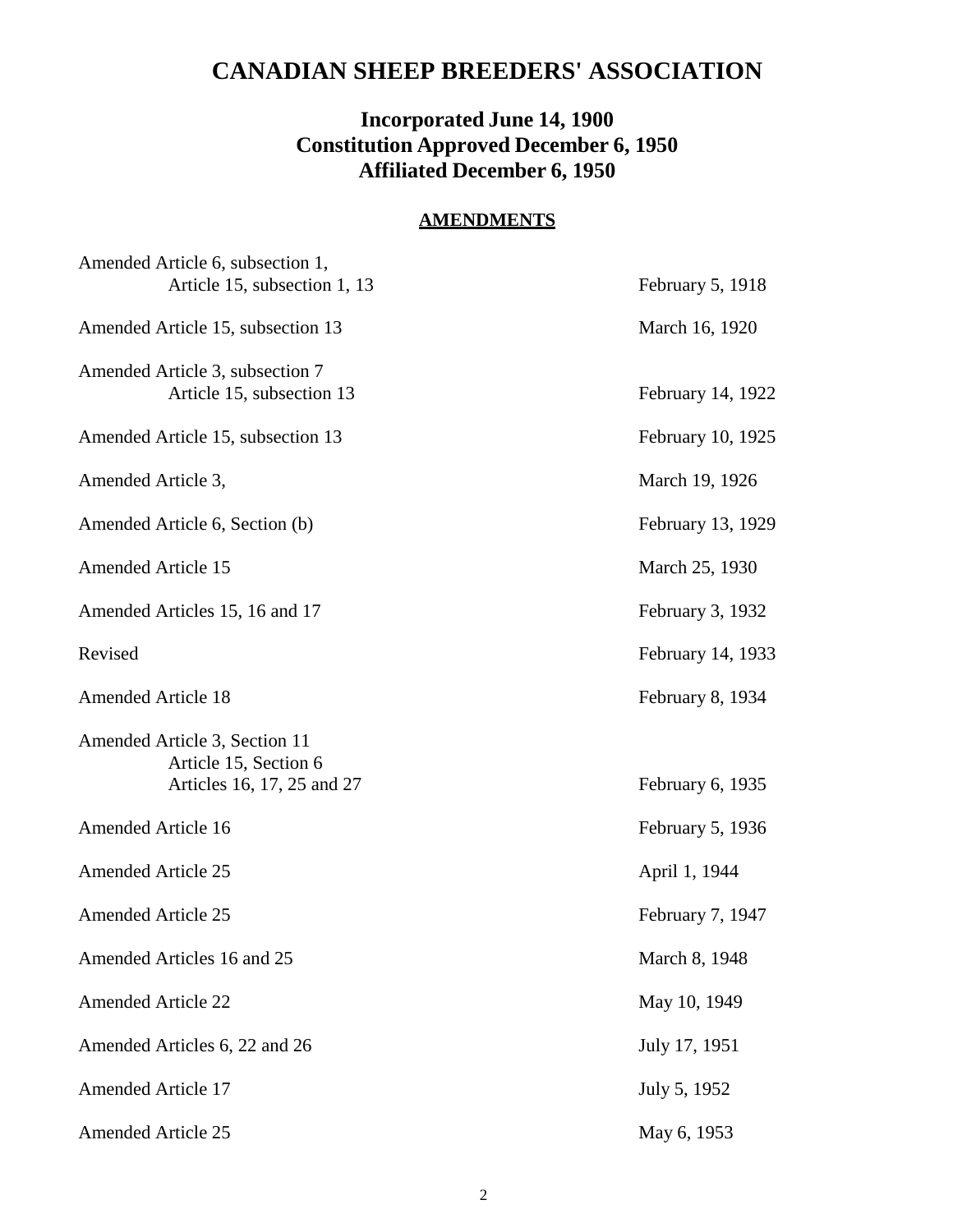| Amended Articles 3 and 22           | April 30, 1959     |
|-------------------------------------|--------------------|
| <b>Amended Article 22</b>           | June 6, 1960       |
| Amended Articles 16 and 22          | October 18, 1961   |
| <b>Amended Article 25</b>           | March 22, 1962     |
| <b>Amended Article 22</b>           | March 22, 1983     |
| Amended Articles 22 and 25          | May 9, 1969        |
| Amended Articles 22 and 25          | March 29, 1971     |
| Amended Articles 22 and 25          | July 4, 1973       |
| Amended Articles 6, 22 and 26       | June 6, 1977       |
| Amended Articles 6, 16 and 22       | October 31, 1978   |
| Amended Articles 3 and 22           | July 16, 1980      |
| <b>Amended Article 2</b>            | February 25, 1981  |
| Amended Articles 16 and 21          | July 23, 1981      |
| Amended Articles 3, 6, 21 and 24    | July 9, 1982       |
| <b>Amended Article 21</b>           | September 7, 1982  |
| <b>Amended Article 24</b>           | March 31, 1983     |
| Article 17                          | July 5, 1984       |
| Amended Articles 6 & 24             | November 1, 1983   |
| Amended Articles 3, 16, 17, 21 & 22 | May 27, 1986       |
| Amended Articles 6, 7, 12 $& 21$    | September 4, 1987  |
| <b>Amended Article 21</b>           | March 10, 1988     |
| Amended Articles 2, 6, 21 & 22      | September 29, 1988 |
| Amended Articles 15, 21 & 25        | July 25, 1989      |
| Amended Article 21 - Section 2      | November 1, 1990   |
| Amended Articles 21 & 22            | April 28, 1995     |
| Amended Articles 6, 16 & 21         | June 2, 1995       |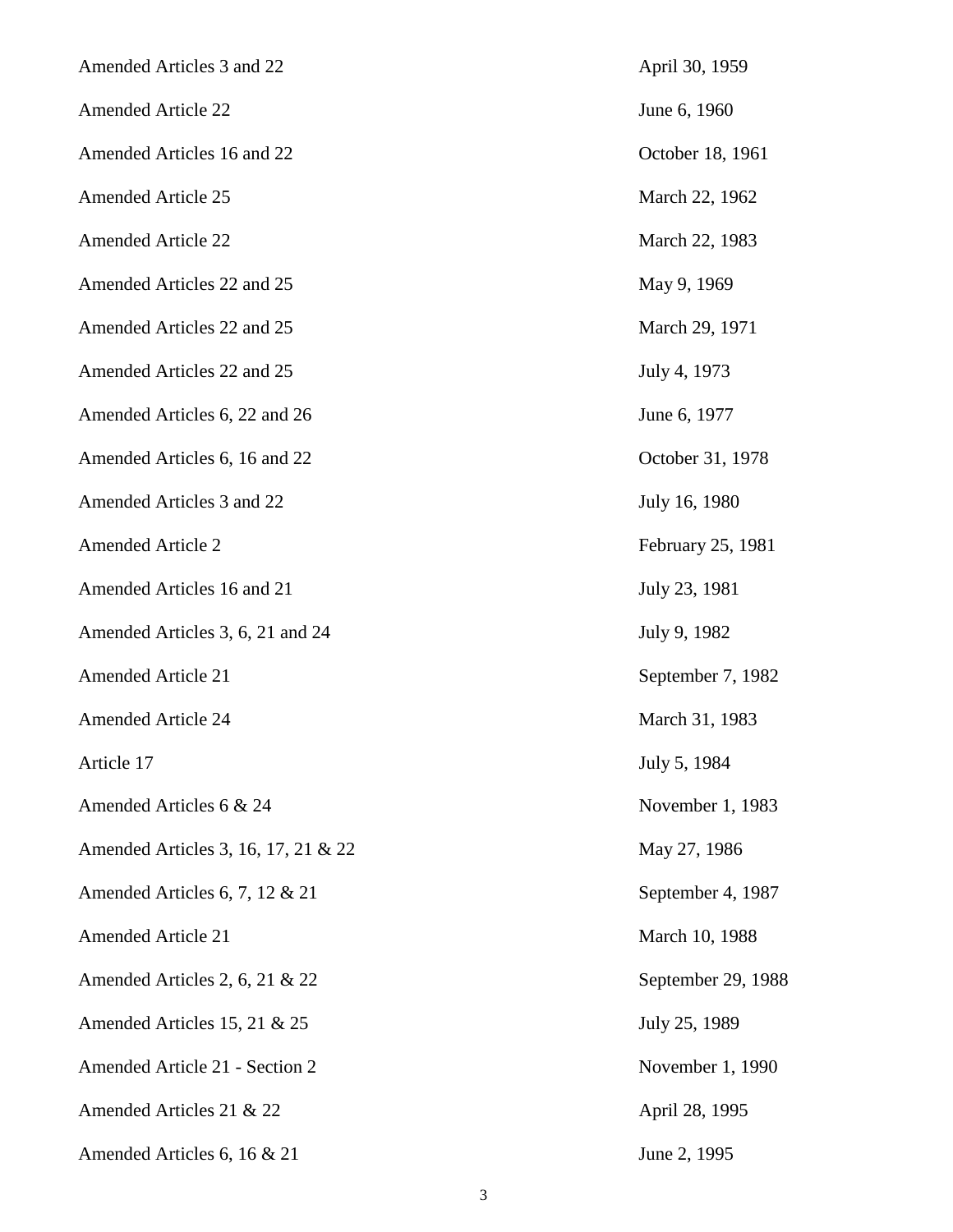| Articles 21                                                                      | October 13, 1995   |
|----------------------------------------------------------------------------------|--------------------|
| Article 6                                                                        | March 24, 1997     |
| Articles 10 & 22                                                                 | August 18, 1997    |
| Articles 2 and 6                                                                 | February 9, 1999   |
| Articles 21, 23 and 24                                                           | July 13, 1999      |
| Article 21                                                                       | July 6, 2000       |
| Article 21 (amend eligible breeds)                                               | October 5, 2000    |
| Amend Articles 6 and 21                                                          | May 15, 2001       |
| Add Article 21.2(i)                                                              | May 15, 2001       |
| Amend Articles 6, 7, 13, 16 and 21<br>Add Article 21.2(f)                        | September 22, 2002 |
| Article 12                                                                       | January 23, 2006   |
| Add Article 16.6                                                                 | October 16, 2006   |
| Article 21.2                                                                     | July 5, 2010       |
| Articles 1, 3, 6, 8, 11, 12, 13, 16, and 21                                      | October 19, 2012   |
| Articles 6, 16 and 21                                                            | September 26, 2013 |
| Articles 16, 17 and 21                                                           | April 16, 2014     |
| Amended Articles 3.1, 6.1 B), 7.8, 21.2, and 22.2<br>Add Articles 21.2, and 21.3 | May 24, 2017       |
| Amend Article 21.2 and renumber bylaws                                           | May 9, 2018        |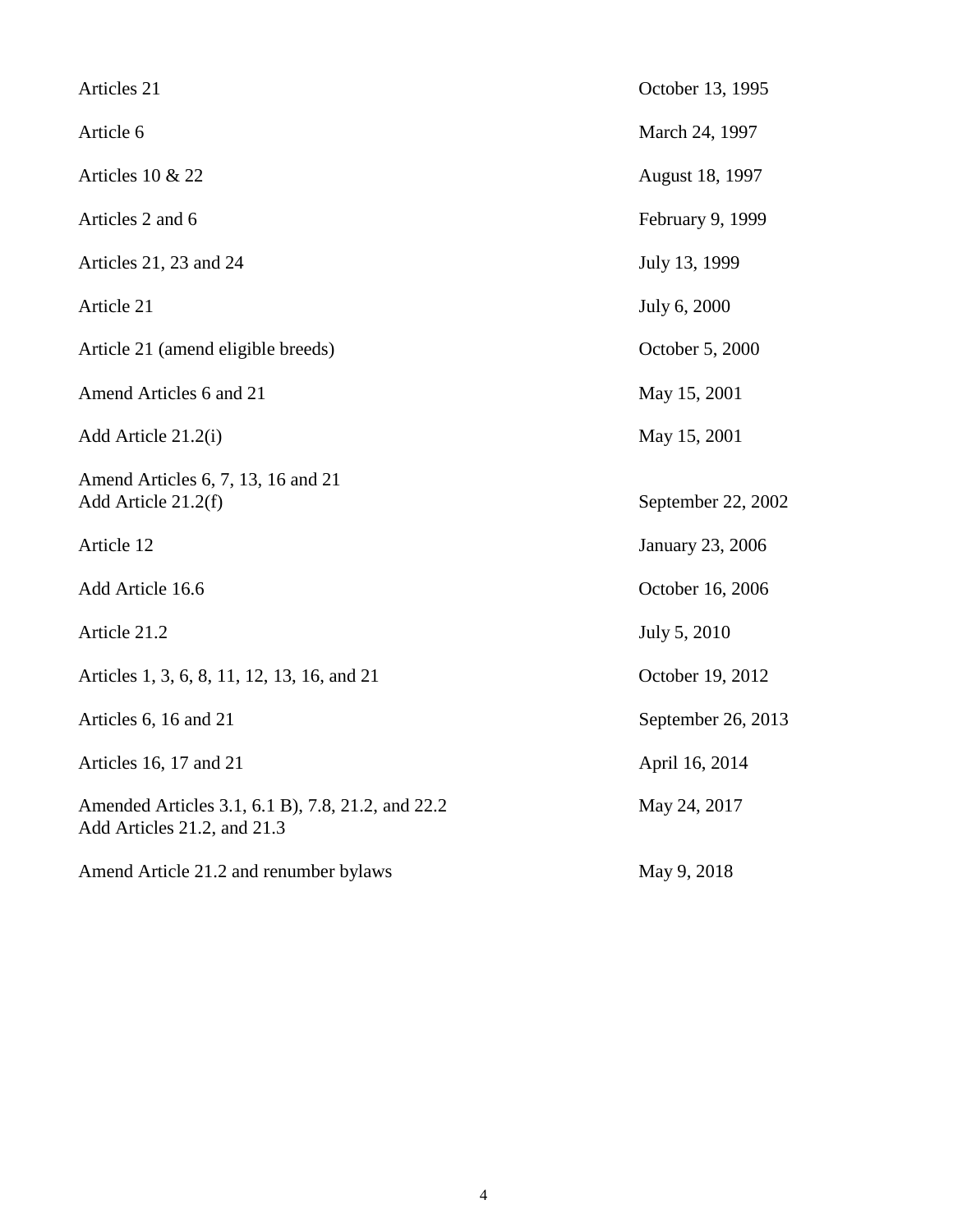# **CANADIAN SHEEP BREEDERS' ASSOCIATION**

# **BY-LAWS**

#### **Section 1. NAME**

1.1. The Association shall be called the "Canadian Sheep Breeders' Association/La Société Canadienne des Éleveurs de Moutons".

#### **Section 2. OBJECTS**

2.1. By keeping a record of the breeding and origin of sheep and by collecting, preserving and publishing data and documents relating to same.

2.2. By establishing standards of breeding and by carrying out a system of registration under the Canadian Livestock Records Corporation.

2.3. By adopting means from time to time to protect and assist breeders engaged in propagation and breeding of pure bred sheep and of evolving breeds of sheep in compliance with the Animal Pedigree Act or any regulation made thereunder.

2.4. By maintaining an efficient supervision of breeders of sheep to prevent, detect and punish fraud.

2.5. By compiling statistics of the industry of same, furnishing official and authentic information in regard thereto.

2.6. And for these purposes to have power to make all needful contracts and agreements, and to make, alter and repeal regulations subject to the provisions hereinafter set forth.

2.7. Without prejudice to the purebred industry in Canada, assist where feasible the growth and strengthening of the sheep industry as a whole in Canada.

#### **Section 3. MEMBERS**

3.1. There shall be three types of members:

3.1.1.ANNUAL MEMBERS: Annual Members shall be those individuals, partnerships or companies incorporated under Federal or Provincial charter, resident in Canada who pay the prescribed annual membership fee, due the first day of January of each year.

3.1.2. JUNIOR MEMBERS: Junior members are under 21 years of age and enjoy all the benefits of regular membership, except the right to vote. Junior members pay the prescribed annual junior membership fee, due the first day of January each year.

3.1.3. NON-RESIDENT MEMBERSHIP: Individuals resident outside of Canada may become annual members on the approval of the Board of Directors, but shall not hold office or be entitled to vote at any meeting.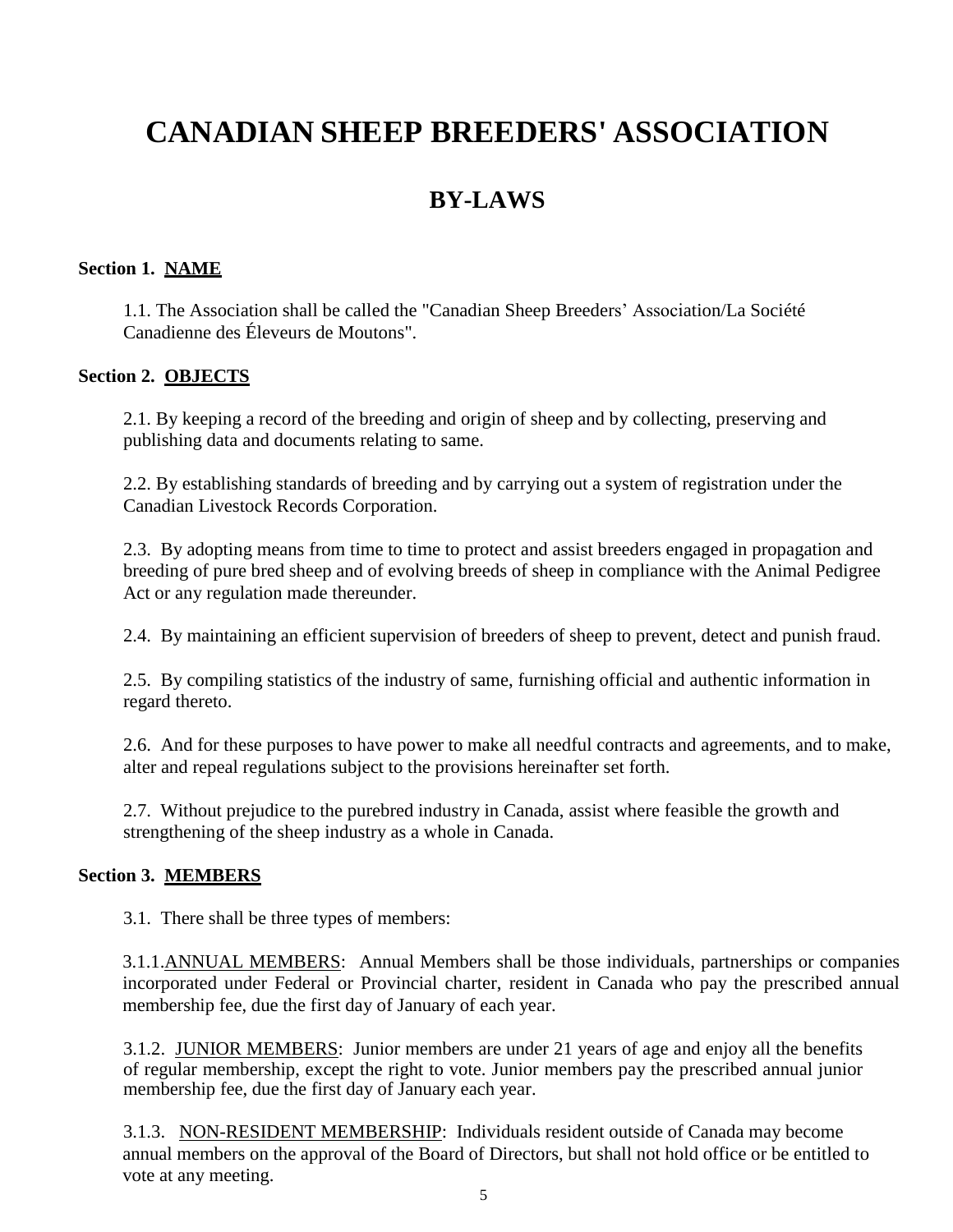## 3.1.4. Existing Life Members will continue to be recognized.

3.2. Application for membership shall be in writing or via fax, telephone or electronic means, and each applicant on becoming a member shall agree to be bound by the constitution and amendments thereto and all rules of the Association, but the Association shall have power to reject any application for membership.

3.3. Application for partnership or incorporated company membership shall specify the person authorized to vote, act or sign for the partnership or company. A member of a partnership or company other than the person mentioned in the application may be authorized by the partnership or company to act or vote at any meeting of the Association.

3.4. All members in good standing shall as a matter of contract and except as hereinafter provided enjoy the same rights and privileges and be subject to the same liabilities as the original incorporators of this Association. No member who is in arrears of membership or other fees or dues shall enjoy such rights and privileges.

3.5. A member in good standing is a member who has complied with the rules and regulations as hereinafter set forth and who is not in arrears of membership or other fees or dues or suspended.

3.6. The financial liability of the member to the Association shall be limited to the amount due from him in respect to his membership and registration fees.

3.7. A member may, provided he is not in arrears for membership or other fees or dues, at any time resign from membership in the Association by giving the General Manager, Canadian Livestock Records Corporation notice in writing of his intention so to do , but membership shall not terminate until the end of the then current membership year.

3.8. No member shall be entitled to any of the rights and privileges of the Association during any year until his annual fee for that year is paid. On March 31st, in each year all members who paid for the preceding year but who have not paid for the then current year shall be removed from the membership roll.

3.9. No member shall hold office or be entitled to vote at a meeting or to give notice to amend this Constitution if at the time in arrears of membership or other fees or dues and no applicant shall be entitled to vote until his application for membership has been accepted.

3.10. A member may at the discretion of the Board of Directors receive free of charge publications which are issued during each year of his membership for which he has paid the membership fee.

3.11. The Board of Directors shall have the power to suspend or expel any member who fails to observe any rule or regulation set forth in this constitution or whose conduct is in the opinion of the Board prejudicial to the interests of the Association. A member so suspended or expelled shall after the expiration of twenty-one days have the right to apply to the Board of Directors for reinstatement, and shall on application be reinstated at the next meeting of the Board, provided two thirds of the members of the Board present thereat vote in the affirmative. If the Board of Directors refuses to reinstate a person suspended or expelled from membership, such person shall have the right to apply for reinstatement by the next succeeding general meeting but reinstatement by a general meeting shall be only by a vote of two-thirds of the members present thereat and voting.

3.12. Any person expelled from membership by any other association incorporated under the Animal Pedigree Act shall not be eligible for membership in this Association and if he is a member at the time of such expulsion, his membership shall thereupon forthwith terminate automatically.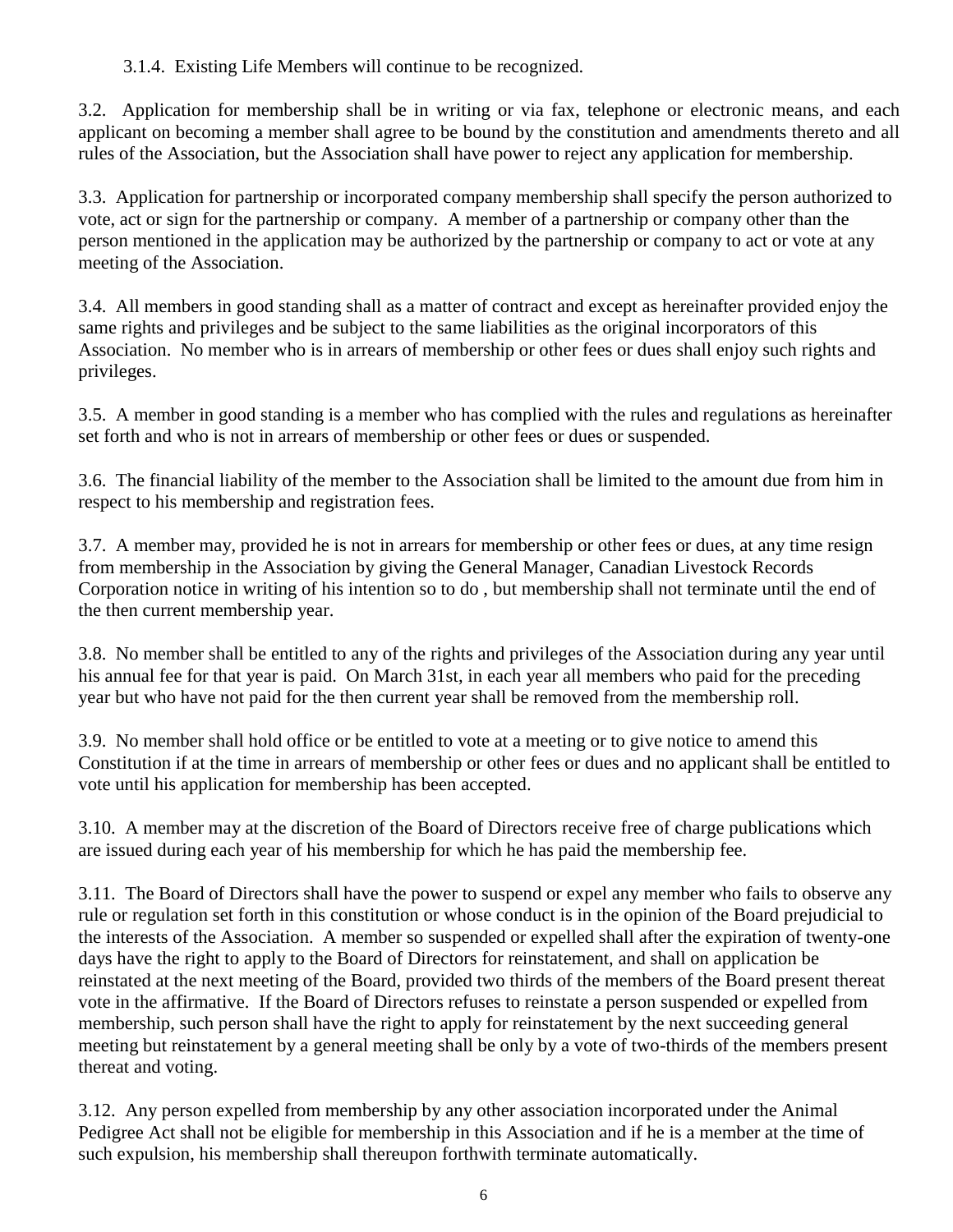3.13. Any person so suspended or expelled shall have no claim against this Association or any interests in the property or assets of the Association.

3.14. The membership year of the Association shall correspond with the calendar year.

## **Section 4. OFFICES**

4.1. The head office of the Association shall be at such place as the Board of Directors may determine and the office for the registration of pedigrees shall be the office of the Canadian Livestock Records Corporation, in the City of Ottawa, Ontario, under the supervision of the Board of Directors of the Canadian Livestock Records Corporation.

## **Section 5. FISCAL YEAR**

5.1. The fiscal year of the Association shall correspond with the calendar year.

## **Section 6. OFFICERS**

6.1. DIRECTORS: The affairs of the Association shall be conducted by a Board of Directors, the number of whom shall be determined and who shall be elected as hereinafter provided.

6.1.1. For all purposes in connection with the election of Directors the provinces of New Brunswick, Prince Edward Island and Newfoundland shall be deemed to be one province and each other province of Canada shall be deemed to be one province. Subject as aforesaid each province shall be entitled to proportionate representation on the Board of Directors, based on the relationship its total membership plus its total number of registration bears to the total membership of the Association plus the total number of registrations of the Association for the year preceding each quinquennial adjustment hereinafter provided for.

6.1.2. The number of Directors which any one province is entitled to elect shall not exceed three (3) and be determined as follows: Add the total number of members and the total number of registrations of the Association and divide the total by ten and the quotient shall be the unit of representation. Divide this unit into the sum of the number of members and the number of registrations for each province and the quotient thus secured will be the number of Directors for that province. Any province having less than the unit of representation shall be entitled to one (1) director excepting the provinces that are grouped as one. If in the case of any province, after dividing by the unit of representation a number equivalent to over 50 per cent of the unit remains, that province shall be entitled to one additional director. Example: -- Suppose the unit of representation to be three hundred (300), the total number of members one hundred (100), the number of registrations three hundred and fifty-one (351), totals four hundred and fifty-one (451). Three hundred divided into four hundred and fifty-one leaves one hundred and fifty-one; therefore, the number of directors would be two (2).

6.1.3. The number of Directors which each province is entitled to elect shall be adjusted at the end of each five year period on the basis of membership and registrations for the year preceding that in which the adjustment takes place. The first quinquennial adjustment shall be for the year 1921 and on the basis of the membership and registrations for the year 1920.

6.1.4. In case any one of the provinces grouped shall at any quinquennial adjustment have a sufficient number of members and registrations to call for 50 per cent of the then unit, such province shall be entitled to be detached from its group and be for all purposes a separate province and the remaining provinces of the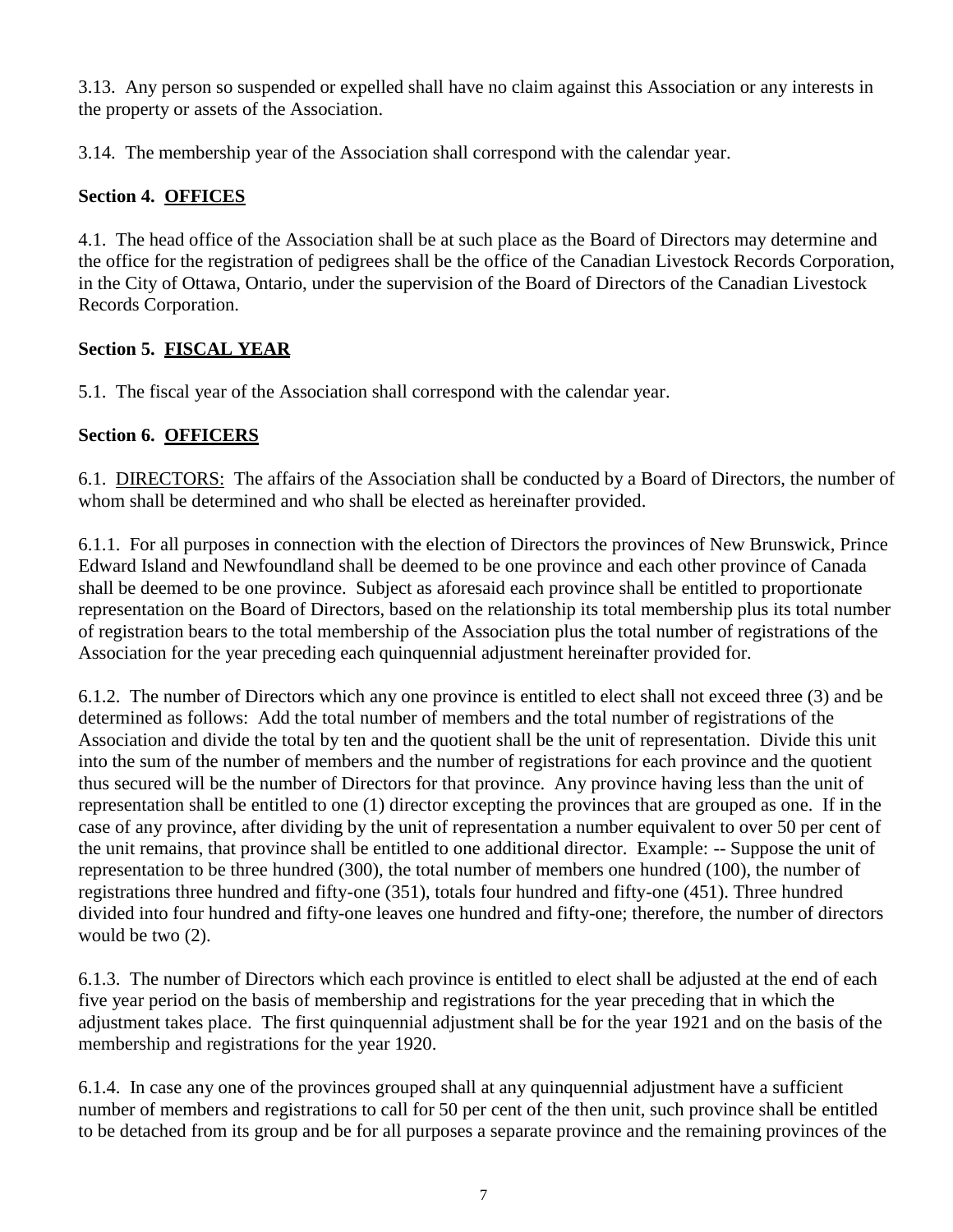group, if any, shall continue to be grouped as theretofore. If two of the provinces of the said group become separate provinces as aforesaid the third or remaining province shall then also be a separate province. \*Note: The above allows Nova Scotia to have one director and New Brunswick, P.E.I. and Newfoundland to share one director.

6.1.5. If three of the provinces of the said group become separate provinces as aforesaid the fourth or remaining province shall then also be a separate province.

6.2. ELECTION OF DIRECTORS: Canadian Sheep Breeders' Association directors from each province are elected by their Provincial Sheep Breeders' Association at the last preceding Annual General Meeting provided that voting is confined to members in good standing of the Canadian Sheep Breeders' Association. Provided also that the Provincial Association makes application to this Association and the Directors thereof approve. The names of such nominees shall be forwarded to the General Manager of this Association before December 3lst of each year and such nominees shall be the Directors for such province for the current year with the term of office commencing on January 1<sup>st</sup>. Provinces with one director may choose to elect the director for a 2-year term. For provinces served by more than one director (see section 6.1a), the election of each director will take place sequentially so that only one director is elected each year.

6.2.1. For provinces without a Sheep Breeders' Association, the Directors shall be elected by ballot of the members resident in such province who have paid their annual and other fees and dues on or before the thirty-first day of October for the current year.

6.2.2. The election shall take place in the following manner: Between the first and fifteenth days of November in each year the General Manager of this Association shall send to each of the members of the Association resident in each province in which an election is to take place by ballot: a complete list of the eligible provincial members, resident in such province, together with a ballot paper, initialed by the General Manager, on which the number of Directors to be elected for the province shall be clearly indicated and on which each member may vote by writing the name or names of the member or members, for whom he/she desires to vote as Director or Directors for the province and forward the ballot by mail or otherwise the same to the General Manager of this Association. Only those ballots postmarked by the first of December shall be counted by the General Manager. On the first Monday following the fifteenth day of December the General Manager shall in the presence of a notary public open the envelopes containing the ballots and proceed to count the ballots. The member or members receiving the greatest number of votes shall be the Director or Directors for the province for the ensuing year. In the case of a tie the President shall give a casting vote.

6.2.3. A certificate of results of the voting shall be signed by the General Manager and certified to by the said notary, attested by his official seal and signature.

6.2.4. The Director so elected shall hold office until their successors are appointed or elected at an Annual Meeting of the Association, or as a result of a mail vote, or nominated at an Annual Meeting of a Provincial Sheep Breeders' Association.

6.2.5. The Directors shall, after the Annual Meeting each year, elect from among themselves the President, Vice-President and two other members of the Executive Committee.

6.2.6. The Board of Directors shall have power to fill vacancies that occur among the officers through resignation or death.

6.2.7. The Directors may delegate any of their powers to the Executive Committee.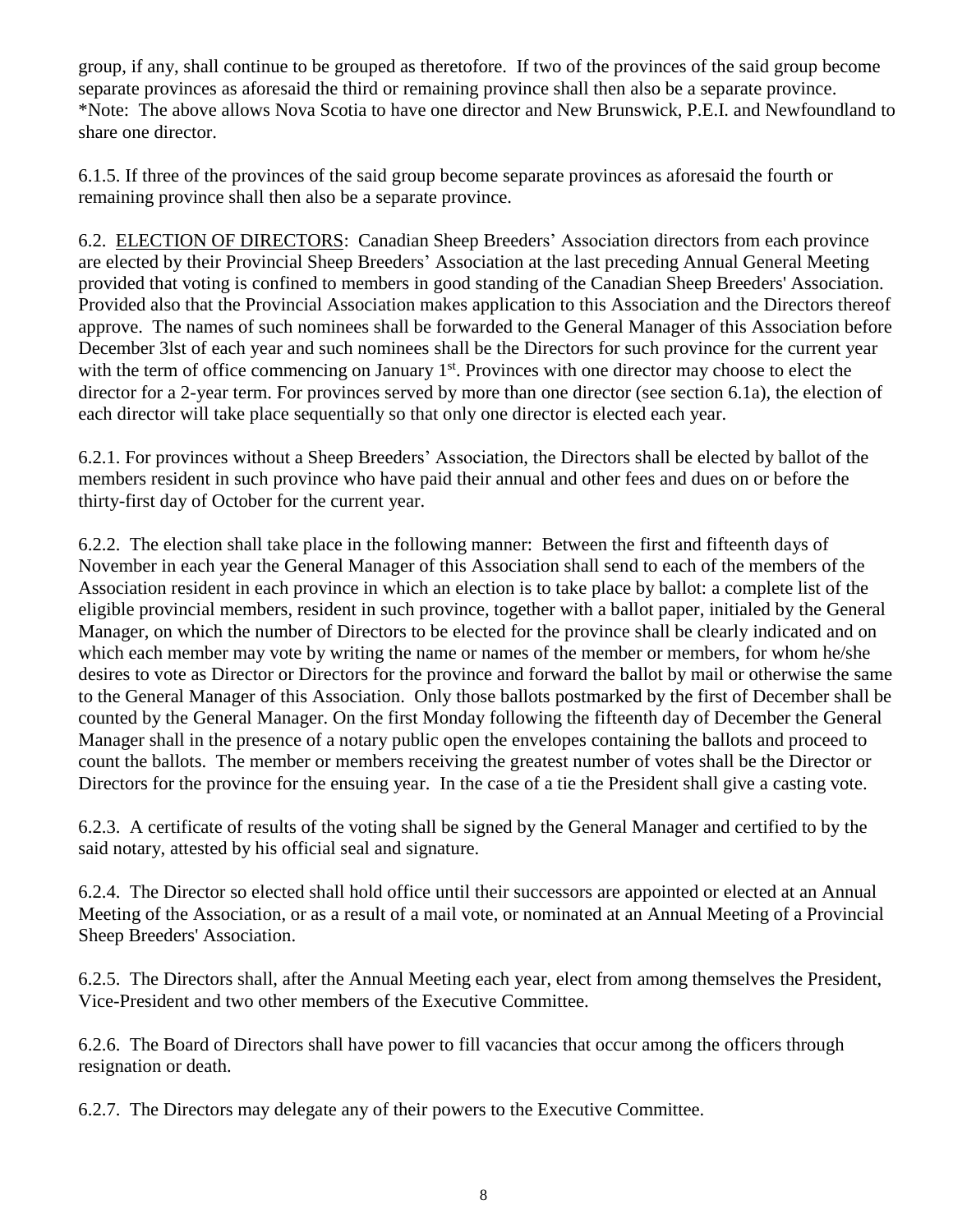6.2.8. Any controversy as to the mandate of a particular provincial purebred sheep organization to represent the breeders in that province will be decided by a poll. The President will direct the Auditors of the Canadian Sheep Breeders' Association to poll, by mailed ballot, the members in good standing of the Association to determine within that province the appropriate representative organization. All costs related to the administration of such poll are to be borne by the organization requesting the right to replace the incumbent organization in the province of concern. An advance payment of one thousand dollars must be submitted to the Canadian Sheep Breeders' Association General Manager at the time the request is made. Further funds, if needed, or refund, if applicable, will be dealt with when the poll has been completed.

#### 6.3. JUNIOR DIRECTOR:

6.3.1. The Board of directors may appoint a CSBA member who is between the ages of 18 and 21 (as of December 31 of the year of the appointment) to fill a 2-year non-voting role to the CSBA.

### 6.4. EXECUTIVE COMMITTEE:

6.4.1. The executive committee shall consist of the President, Vice-President, Secretary-Treasurer, and two Directors, to be elected by the Directors of the Association at their first meeting following the Annual Meeting. A copy of the minutes of each Executive Committee meeting shall be forwarded to each Director and the General Manager of Canadian Livestock Records Corporation within 21 days after a meeting.

### 6.5. SPECIAL COMMITTEES:

6.5.1. The Board of Directors may appoint from their number or from the other members of the Association special committees, but must in all cases name one of their number a member who shall be the presiding officer. The action of any special committee is subject to the approval of the Board of Directors.

6.5.1.2. Any committee except the Executive Committee shall have power to add to its number.

## 6.6. HONORARY PRESIDENT:

6.6.1. The Board of Directors may appoint honorary presidents. They shall hold office during the pleasure of the Board.

#### 6.7. PRESIDENT:

6.7.1. The President shall be elected annually from among their number by the Board of Directors at their first meeting after the annual general meeting. He shall hold office for one year or until his successor is elected and shall be eligible for re-election. The duties of the President shall be to preside at all meetings of the Association and the Board of Directors and of the Executive Committee, to exercise a general supervision over the affairs of the Association and generally to do all matters, acts and things as are usually done by Presidents of similar organizations, and he shall be a member of all committees.

#### 6.8. VICE-PRESIDENT:

6.8.1. A Vice-President shall be elected in a like manner to and at the same time as the election of the President, hold office for a similar term, and in case the President is unable to act on account of illness or absence, perform all the duties of the President.

#### 6.9. GENERAL MANAGER:

6.9.1. The Board of Directors shall from time to time as occasion may require, appoint a General Manager, who shall have the power of Managing-Director, acting under the control and with the approval of the Board of Directors. His duties shall be to attend all meetings of the Association and of the Board of Directors and of the Executive Committee, and to keep exact minutes of the proceedings of the same, to carry on all head office correspondence, to prepare all annual or other reports, to give notice of all meetings of the Association, of the Board of Directors, or of the Executive Committee when so directed by the proper authority under the Constitution, to deposit all monies received by him in a financial institution to the credit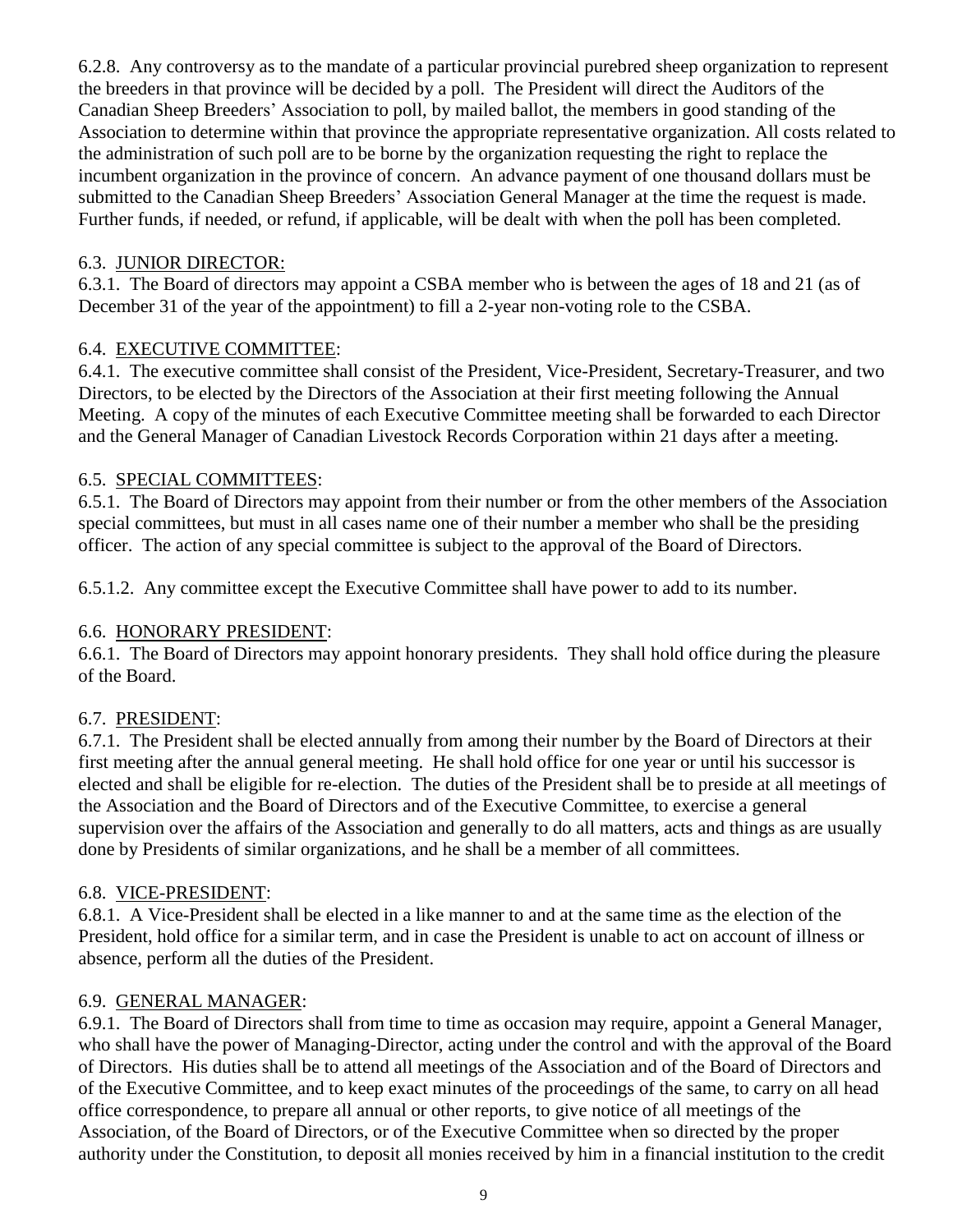of this Association, and shall pay same out again by cheque only, countersigned by the President or Vice-President or forward the same to the Accountant, Canadian Livestock Records Corporation as hereinafter provided. He shall deposit for safekeeping all securities owned by this Association in a safety deposit vault as may be approved of by the Board of Directors, and shall withdraw the same only in the presence of the President or Auditor or his representative. He may be bonded in such amount as may be required from time to time by the Board of Directors. He shall keep proper books of account containing entries of all such matters or things as are usually entered in books of account and shall furnish from time to time such statements in detail of the affairs of the Association or such other matters as may be directed by the Board of Directors or the Executive Committee.

### 6.10. REGISTRAR:

6.10.1. The Canadian Livestock Records Corporation Board of Directors shall assign to this Association a person to act as Registrar. The duties of the Registrar shall be similar to the duties of other Registrars in the employ of the Canadian Livestock Records Corporation.

### 6.11. PEDIGREE COMMITTEE:

6.11.1. The General Manager, the Registrar and the General Manager of Canadian Livestock Records Corporation shall be a committee with authority to authorize change of ownership and registration of pedigrees where signatures or other information are for any other reason unobtainable. The decision of the committee shall if unanimous be final. If the committee is not unanimous the matter in question shall be submitted to the Board of Directors for decision. This committee or the Board of Directors shall have no power to authorize the registration of any animal unless the pedigree of breeding submitted complies in all particulars with the rules of eligibility for registration as outlined in Section 21 of this constitution. All decisions of the committee shall be submitted to the Board of Directors and shall be incorporated in the minutes of their next meeting.

#### 6.12. AUDITORS:

6.12.1. The Association at each annual general meeting shall appoint an Auditor or Auditors. His duty shall be to examine the books of account of the Association, vouchers for all payments and certify the usual statement of receipts and expenditures and assets and liabilities for the year, for presentation to the next annual general meeting.

#### 6.13. REPRESENTATIVES:

6.13.1. Representatives to organizations asking that such be appointed shall be appointed at the annual general meeting, but if for any reason any of these are not so appointed the Board of Directors shall have power to appoint the same. Representatives to the Canadian Livestock Records Corporation shall be appointed by the Board of Directors.

#### 6.14. PROVINCIAL ASSOCIATIONS:

6.14.1. Members of this Association in good standing may organize Provincial Associations under a constitution approved by the Board of Directors. The activities of any such Provincial Association shall be confined solely to its own provincial interests and shall not conflict in any way with the activities of this Association. Not more than one Provincial Association in each province shall be recognized. This clause is not retroactive.

## **Section 7. MEETINGS**

7.1. The annual general meeting of the Association shall be held at such time and place as decided upon by the Executive Committee of the Association. Other general meetings shall be held at the time and place fixed by the Board of Directors. A notice of at least forty-five days in advance shall be given by post,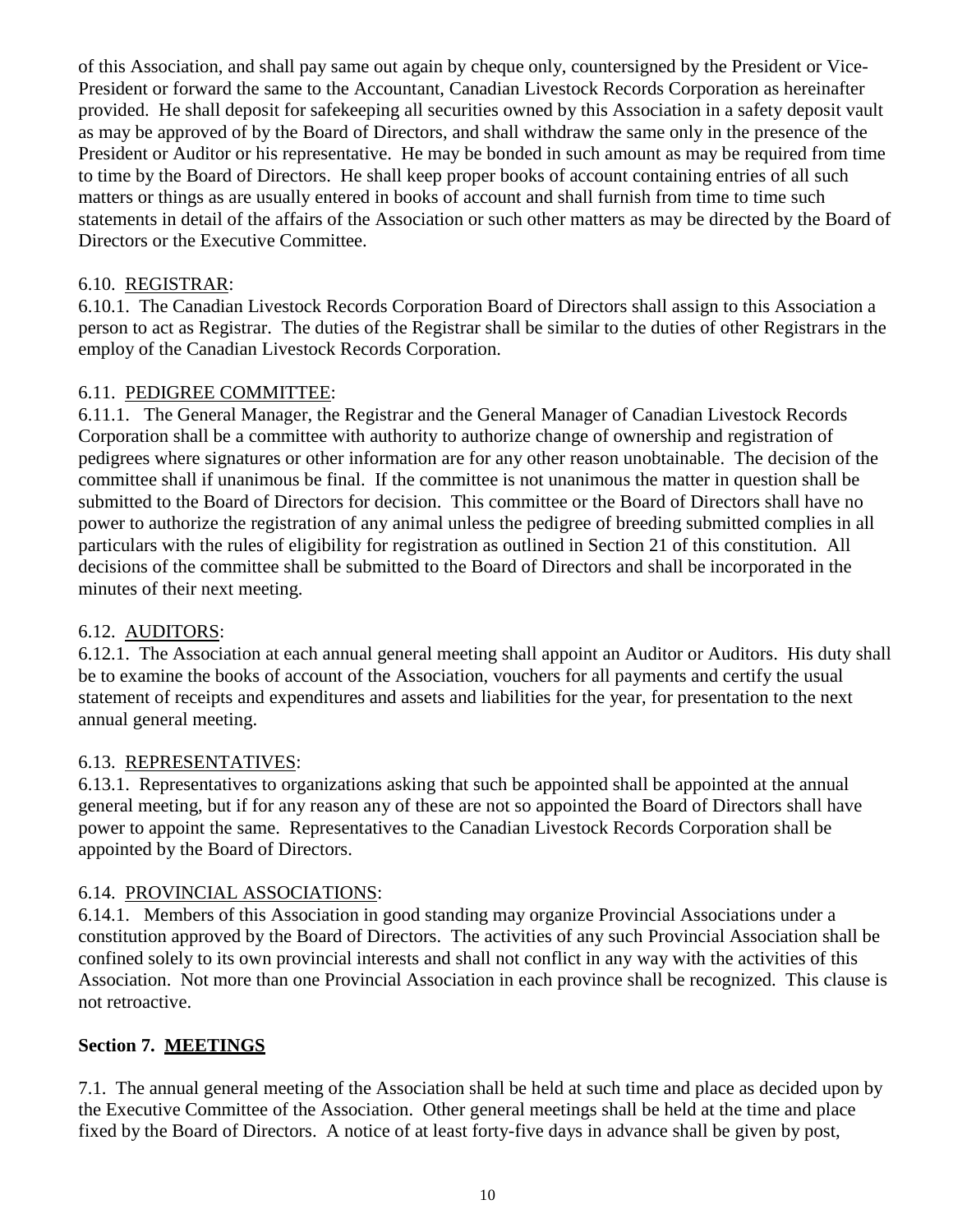indicating the time and place of meeting. This notice shall be given by a circular letter postage prepaid to each of the members at his last known post office address appearing on the books of the Association.

7.2. A copy of the notice calling an Annual or General meeting shall be forwarded to the Minister of Agriculture for Canada and to the General Manager of Canadian Livestock Records Corporation in a like manner as to members of the Association.

7.3. Notice of meetings of the Board of Directors other than the one immediately following the Annual General Meeting shall be mailed postage prepaid to each one of them ten days at least before the date of meeting to his last known post office address appearing on the books of the Association, or by electronic means at least five days before the date of meeting.

7.4. A meeting of the Board of Directors may be held on shorter notice or without written notice providing all Directors have given their consent to the meeting being held. A minute of such consent shall be entered in the minutes.

7.5. Notice of meetings of the Executive Committee shall be mailed postage prepaid, or provided by fax, telephone or electronic means, to each member thereof three days at least before the date of meeting to his last known post office address appearing on the books of the Association.

7.6. Meetings of the Executive Committee may be held on shorter notice or without written notice providing all have given consent to the meeting being held. A minute of such consent shall be entered in the minutes.

7.7. For the transaction of the business of the Association at an Annual or other General Meeting, a quorum shall be fifteen; at a meeting of the Board of Directors, a quorum shall be five; at a meeting of the Executive Committee a quorum shall be three.

7.8. At the written request of twenty members, the General Manager shall call a special general meeting of the Association which meeting shall have the same status as if it had been called in the regular way by the Board of Directors of the Association but such meeting shall have no power to amend this constitution.

7.9. A copy of the minutes of all meetings of the Board of Directors and of the Executive Committee shall be mailed, or provided by electronic means, within twenty-one days following such meeting, to each Director.

#### **Section 8. ORDER OF BUSINESS**

- 8.1. The order of business at all Annual and General meetings shall be as follows:
	- a. Identification of members.
	- b. Reading minutes of previous meeting.
	- c. Report of officers, directors and committees.
	- d. Correspondence.
	- e. Unfinished business.
	- f. New business.
	- g. Adjournment.

8.2. The above order with the exception of "a", Identification of members, may be changed at the pleasure of the meeting assembled.

## **Section 9. AUDIT AND ANNUAL REPORT**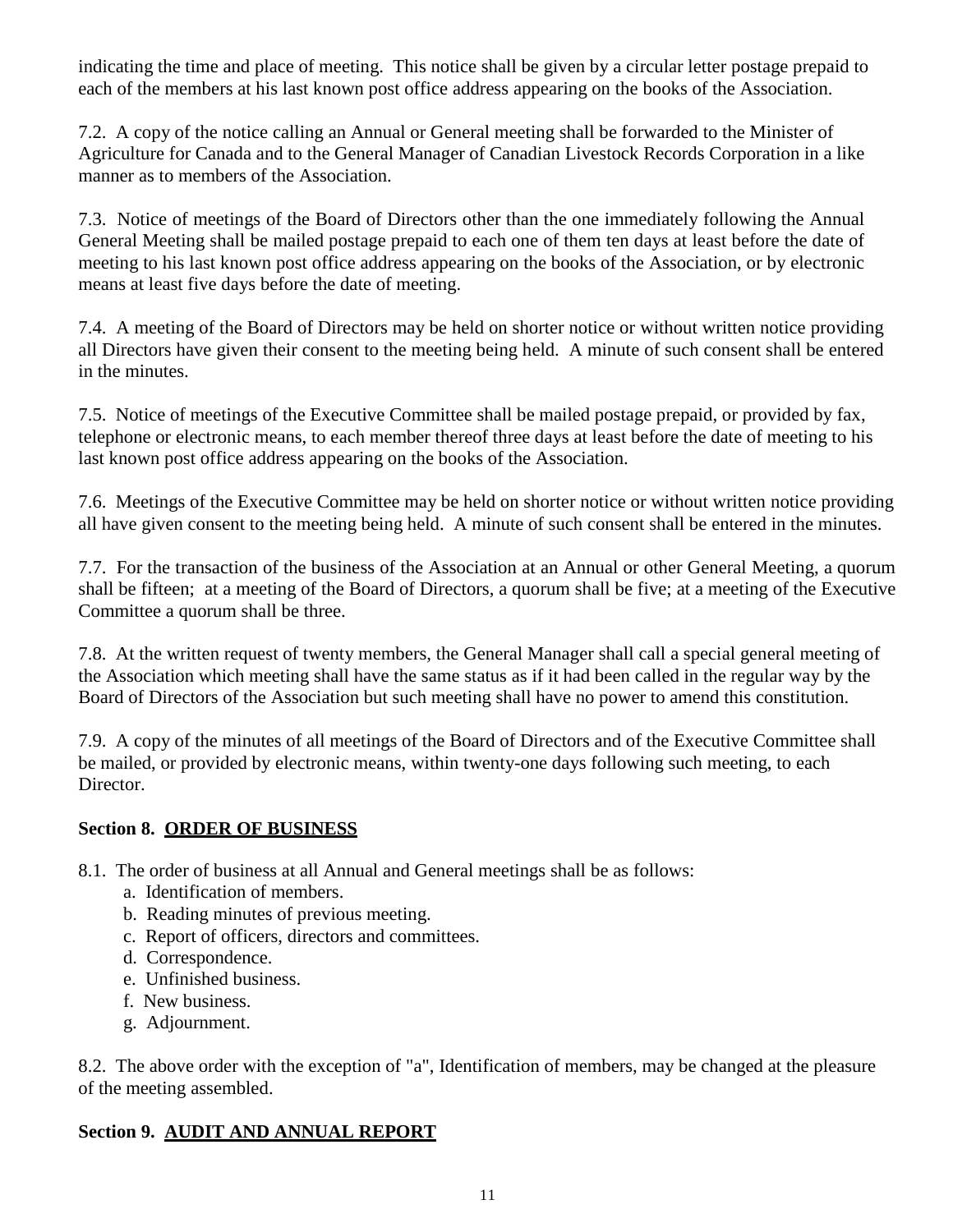9.1. The Board of Directors at each Annual General Meeting shall submit a complete report of its acts and of the affairs of the Association; it shall present a detailed statement duly audited of the receipts and expenditures of the preceding year and of the assets and liabilities of the Association. A copy of this report, a list of the officers elected and the representatives to the Canadian Livestock Records Corporation, also general information on the affairs of the Association shall be sent to the Minister of Agriculture for Canada and to the General Manager, Canadian Livestock Records Corporation within twenty days after the Annual Meeting. A copy of the Annual Report may be mailed to each member in good standing.

## **Section 10. EXPENSES, INCOME AND PROPERTY**

10.1. The income and property of the Association from whatever source derived, shall be applied solely towards the promotion and furtherance of the objects of the Association and no part thereof shall be paid or transferred directly or indirectly by way of bonus or otherwise as profit or gain to members of the Association, past, present or future, or to any person claiming through any member provided, however, that nothing herein contained shall prevent the bona fide payment of remuneration to any Secretary, Treasurer, Registrar, Officer, Clerk or Servant or other person or persons for services actually rendered the Association whether such are members of the Association or not, and the expenses of the Directors or other Officers incurred in doing the business of the Association.

10.2. The Association shall with other organizations comprising the Canadian Livestock Records Corporation, pay to the Board of Directors of the Canadian Livestock Record Corporation a proportionate amount of the expense of conducting the Canadian Livestock Records Office.

10.3. All expenditures of the association must be duly authorized and ratified by the Board of Directors or Executive Committee.

## **Section 11. BOOKS**

11.1. The Association shall cause a book to be kept by the Secretary and the Secretary of each branch of the Association, if any, wherein shall be contained a copy of the constitution, so that persons becoming members of the Association may at all reasonable times examine the same.

## **Section 12. AMENDMENTS**

12.1. This constitution may be amended by the affirmative vote of two thirds of the members who have responded to the mail ballot that was provided to each member at the time of circulation of the "notices of motion" announcing the date and location of the AGM. Such ballot must be authentic as issued by the CSBA office and returned in the preaddressed envelope provided by CSBA when the notice of meeting is distributed. Returned ballots must be received at the designated address (see preaddressed envelope – possibly CLRC or CSBA accountant) twenty-one days prior to the date of the AGM. Ballot envelopes are to be opened and results counted by a notary public or some independent person(s) as appointed by the Board. Results will be announced by the Association President or designate at the AGM and posted on the CSBA website immediately following the AGM.

12.2. This process of voting will require that all "Notices of Motion to change the By-laws" and the accompanying reasoning must be received by the Association secretary thirty days prior to the circulation date of such motions to the membership. This brief advance time frame is to allow the Association's Constitution Committee to review the motion "reasoning" as being accurate and proper in content, correct in spelling and grammar and not contrary to other by-laws or rules. No amendment shall be valid until approved by the Minister of Agriculture for Canada and filed at the Department of Agriculture for Canada.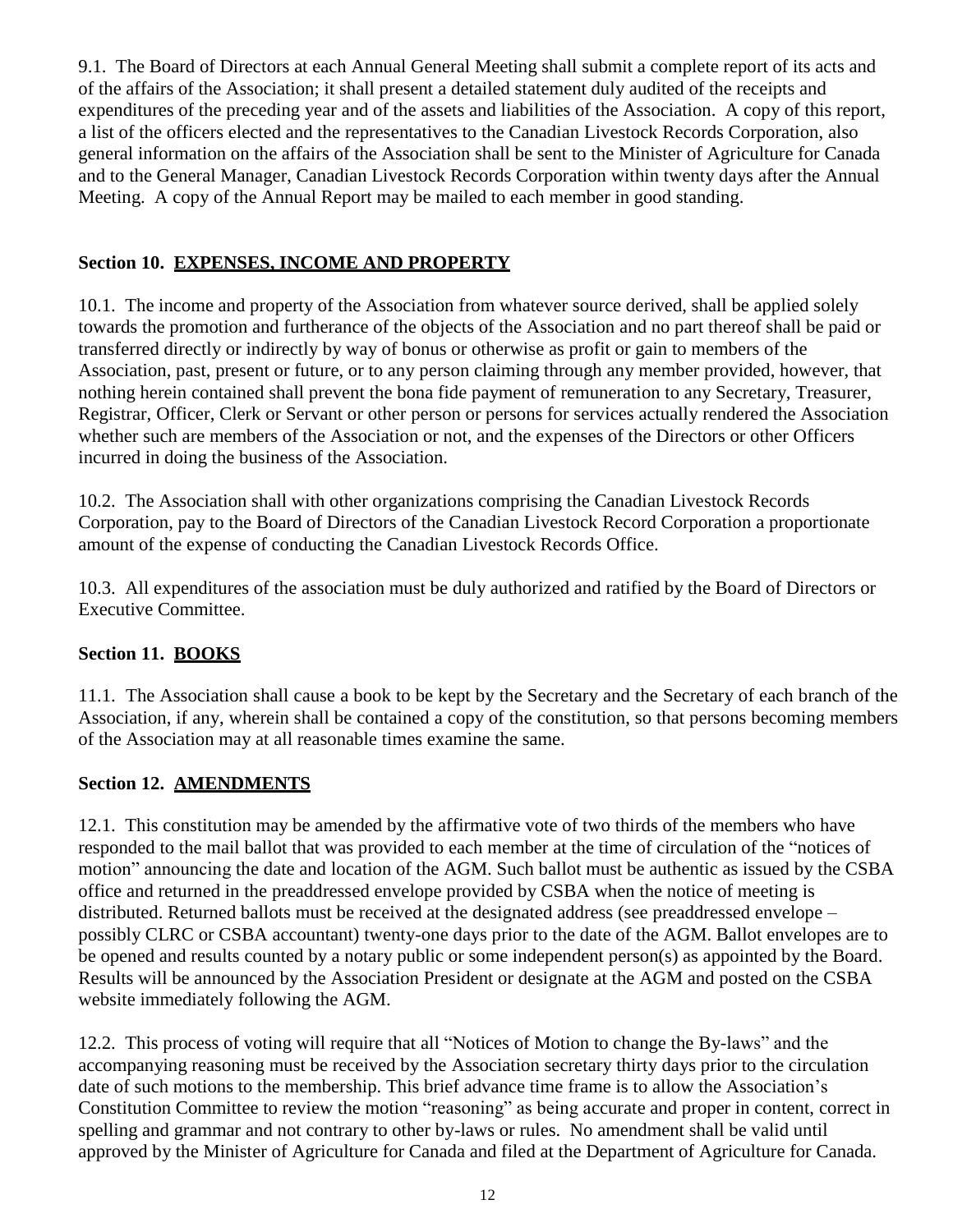## **Section 13. REGISTRATION AND MEMBERSHIP FEES**

13.1. All fees shall be paid to the Accountant, Canadian Livestock Records Corporation and may be sent by money order, cheque, or credit card and they shall forthwith be deposited by him to the credit of the Association in a financial institution selected by the Board of Directors of the Canadian Livestock Records Corporation.

13.2. In case membership fees to the Association are received by the General Manager of this Association, they shall immediately be forwarded to the Accountant, Canadian Livestock Records Corporation, Ottawa, for deposit.

### **Section 14. CORPORATE SEAL**

14.1. The seal, as stamped in the margin hereof, shall be the corporate seal of the Association.

#### **Section 15. REGISTRATION OF PEDIGREES**

15.1. A register shall be kept at the office of the Canadian Livestock Records Corporation. This register shall be known as the Canadian National Record for Sheep and shall be published by the Canadian Livestock Records Corporation at such time as decided by the Board of Directors and in such form as the information on office duplicates of certificates of registration issued warrants.

15.2. There shall be furnished by the Canadian Livestock Records Corporation for all living animals registered a certificate of registration on the form adopted by the Canadian Livestock Records Corporation. The pedigree shall be in such form as decided on by the Board of Directors.

15.3. Any person suspended or expelled from membership shall not be allowed the privilege of recording pedigrees in the record of the Association.

15.4. Any person prohibited from recording pedigrees by any other organization incorporated under the Animal Pedigree Act shall not be allowed to record pedigrees in the Canadian National Record for Sheep.

15.5. The Board of Directors of the Canadian Livestock Records Corporation shall have power, for any cause which in the opinion of the Committee seems proper, to suspend any member, to refuse, application for registration or transfer from any person whether a member or not. Any such action taken by the Board of Directors under this provision shall be immediately reported to this Association.

15.6. The Board of Directors may refuse to accept the signature of any person on an application for registration or transfer whether a member or not, pending action by the Directors or a General Meeting of this Association.

#### **Section 16. IDENTIFICATION**

16.1. A breeder must apply to the Canadian Livestock Records Corporation and be allotted identification letters for his exclusive use in tattooing sheep registered in the Canadian Sheep Breeders' Association.

16.2. Lambs born in Canada must be individually identified with a management tag of the producer's choosing within 48 hours of birth.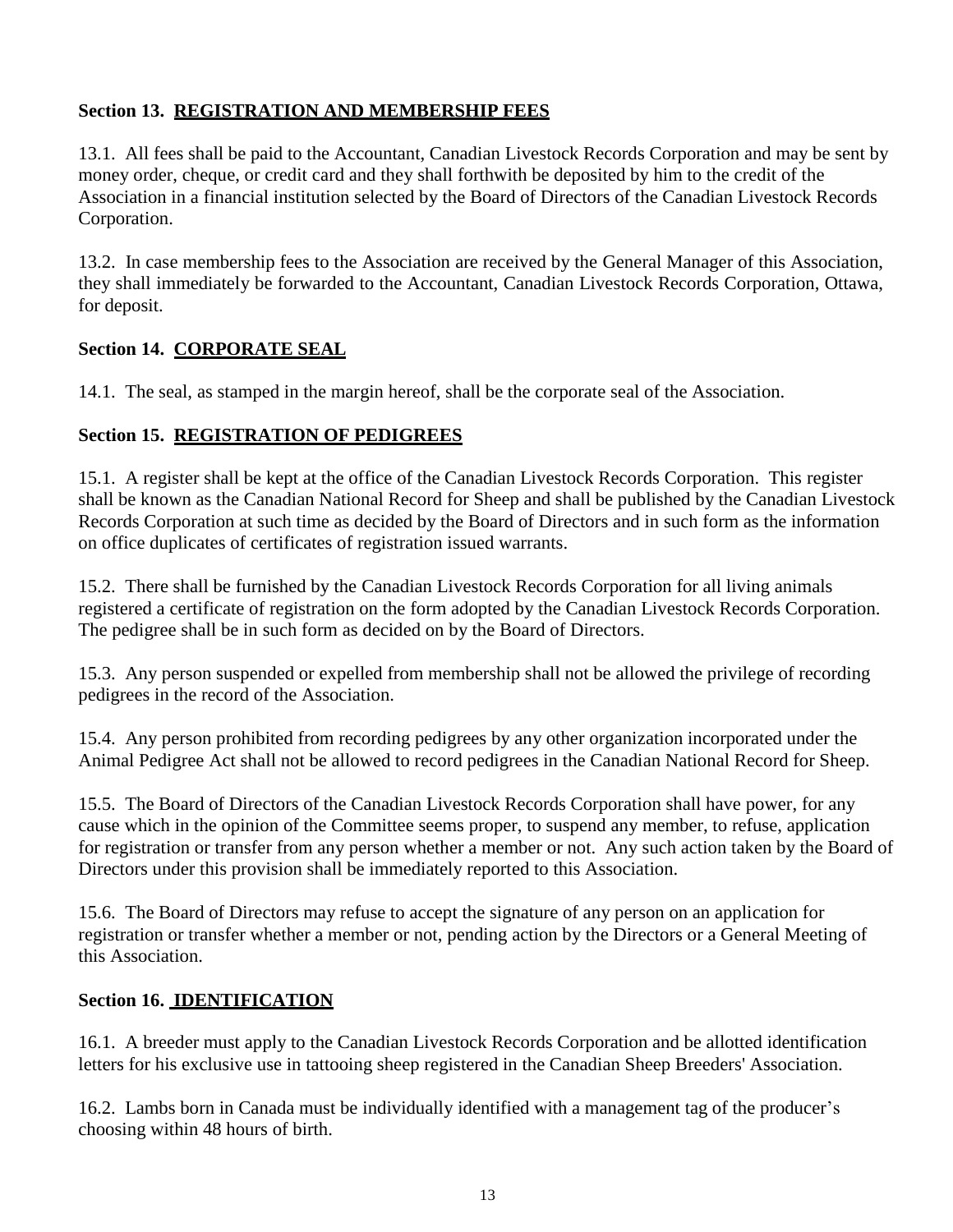16.3. By 100 days of age (or earlier, if required by provincial legislation), each lamb born in any year shall be either:

a) Tattooed in the right ear, as specified by Canadian Livestock Records Corporation, with the registered individual identification letters of the owner of the lamb at birth, and in the left ear with a different number, followed by the designation year letter used to signify the year of birth. National ID numbers may be used as an additional means of individual identification; this added individual identification may also be recorded on the registration paper. Or,

b) Tagged using a double tagging system with two tags approved and bearing the official individual identification number under the Canadian Sheep Identification Program. In the event of a lost tag, the tag must be replaced within 21 days with a duplicate tag bearing the same national ID number. The application for registration must include the national ID number, and this number will be recorded on the registration paper in place of the tattoo. The name of the animal should still include a within-flock number, followed by the designated year letter used to signify the year of birth.

16.4. Year letters, - The letter "G" will signify the year of birth as 2019, the letter "H" 2020, "J" 2021, "K" 2022, "L" 2023, "M" 2024, "N" 2025, "P" 2026, "R" 2027, "S" 2028, and so on. The letters "I", "O", "Q" and "V" are not used as designating year letters.

16.5. In the event of a change in the name of a partnership or company, or if a member of the same family is taken into partnership, the identification letters may be transferred on application to the Canadian Livestock Records Corporation by the registered owner or his authorized representative. Likewise transfer may be made from a deceased owner to his heir. Flock identification letters may only be transferred to another person or persons by permission from the original owner or his authorized representative.

16.6. The breeder to whom identification letters have been allocated may grant permission to his child to use his allocated identification letters for tattooing lambs born the property of the child provided the child is a member of the Association, is under the age of eighteen, and resides with the breeder to whom the letters were allocated.

## **Section 17. REGISTRATION OF NAMES**

17.1. A breeder may register for his exclusive use a name to be used as a prefix in naming his animals. A particular name will be allowed to one person or partnership only, and in registering such name priority in use and in application for registration shall be considered. Letters shall not be used as a prefix to a name. Names shall not contain more than twenty-four letter spaces or characters, including numeral affix. It shall be permissible to change the name of an animal after it has been registered, provided there are no registered offspring and semen has not been collected in the case of rams and provided the original name be included and upon approval of the Breeder. In the event of a change in the name of a partnership or company or if any party is taken into partnership, the name may be transferred upon application to the Canadian Livestock Records Corporation of the registered owner or his authorized representative. Likewise the transfer may be made from a deceased owner to his heir.

17.2. A registered name may only be transferred to another person or persons by permission from the original owner or his authorized representative.

17.3. The registered owner of a prefix may grant permission to his child for use in naming lambs born the property of the child provided the child is a member of the Association, is under the age of eighteen, and resides with the registered owner of the prefix.

## **Section 18. PRIVATE BREEDING RECORDS**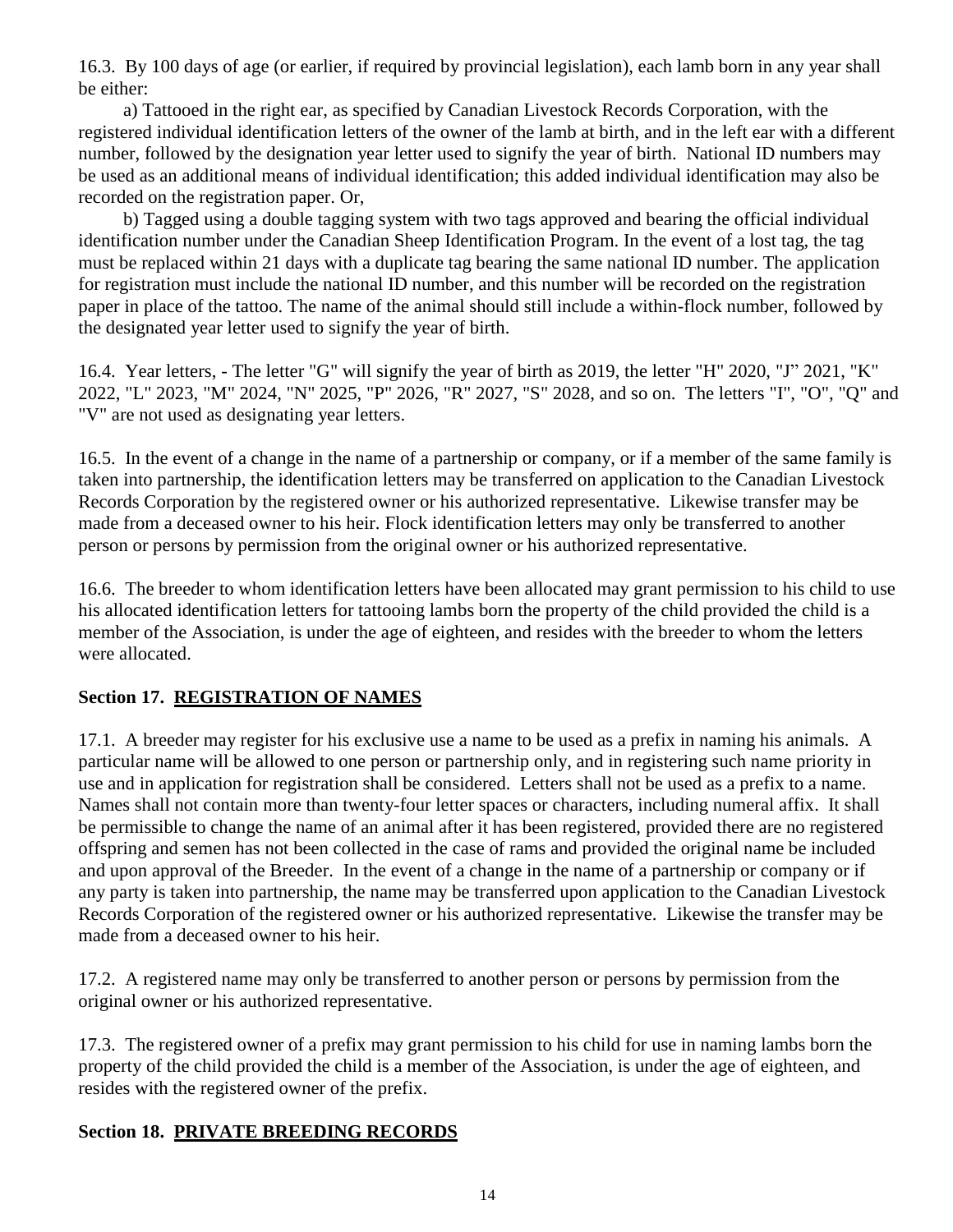18.1. There shall be kept by each breeder a private record which shall contain full particulars of his breeding operations. This record shall at all times be open to the inspection of officials of this Association, officials of the Department Agriculture for Canada and officials of the Canadian Livestock Records Corporation.

## **Section 19. STANDARDS FOR REGISTRATION**

19.2. Standards for registration may from time to time and as occasion may require be made in a manner determined by the Board of Directors of this Association.

## **Section 20. SUSPENSIONS - DEFINITIONS**

20.1. SUSPENDED MEMBER: A suspended member is a member who has been suspended by the Board of Directors or who automatically suspends himself because he has not conformed to the rules and regulations of this Association, or who as a member has been placed on probation by the Board of Directors of the Canadian Livestock Records Corporation.

20.2. SUSPENDED REGISTRATION: A suspended registration is a registration of ownership that has been placed under suspension by the Board of Directors or by the Canadian Livestock Records Corporation on account of some irregularity; such suspension to remain until same has been lifted by a resolution of the Directors of this Association.

## **Section 21. RULES OF ELIGIBILITY**

21.1. The Canadian National Record for Sheep is comprised of the following breeds: Berrichon Du Cher, Blackface, Bluefaced Leicester (or Hexham Leicester), Border Cheviot, Border Leicester, British Milk Sheep, California Red Sheep, Canadian Arcott, Charollais, Clun Forest, Columbia, Coopworth, Corriedale, Cotswold, DLS, Dorper, Dorset (Horn and Polled), Drysdale, East Friesian Dairy, English Leicester, Est A Laine Merino, Finnsheep, Hampshire, Icelandic, Ile De France, Jacob, Karakul, Katahdin, Kerry Hill, Lacaune Dairy Sheep, Lincoln, Marshall Romney, Merino, Montadale, North Country Cheviot, Outaouais Arcott, Oxford, Perendale, Polypay, Rambouillet, Rideau Arcott, Romanov, Romnelet, Romney, Rouge De L'Ouest, Ryeland, Shetland, Shropshire, South African Meat Merino, Southdown, Suffolk, Targhee, Texel and such other breeds as may be accepted by this Association and the Minister of Agriculture.

21.2. The following shall be eligible for registration:

21.2.1. CANADIAN BRED AND BORN - An animal whose sire and dam are of the same breed and are both Canadian registered or are both registered with a purebred association where both the breed and the breed association are recognized (accepted by CSBA), provided the animal, his/her sire and dam do not display, or are recorded as displaying, any disqualifying trait(s) established in the recognized standards for that breed and the animal conforms to the recognized standards for that breed.

21.2.1.1. Where a recognized foreign breed association is unwilling or unable to register imported Canadian purebred sheep or their progeny, the owner of such animals may register them in the Canadian Sheep Breeders' Association registry, provided lamb identification and flock record keeping are consistent with the requirements of the Association's constitution. It will be the responsibility of the applicant to provide CSBA in writing, with satisfactory evidence, that the foreign breed association is unwilling, or unable to register the animals in question.

21.2.2. BREEDING INTERVALS – The interval between ram exposures (natural cover, AI or ET) must be no less than 21 days. All lambs born with exposure dates shorter than 21 days are subject to parentage testing at the member's own expense.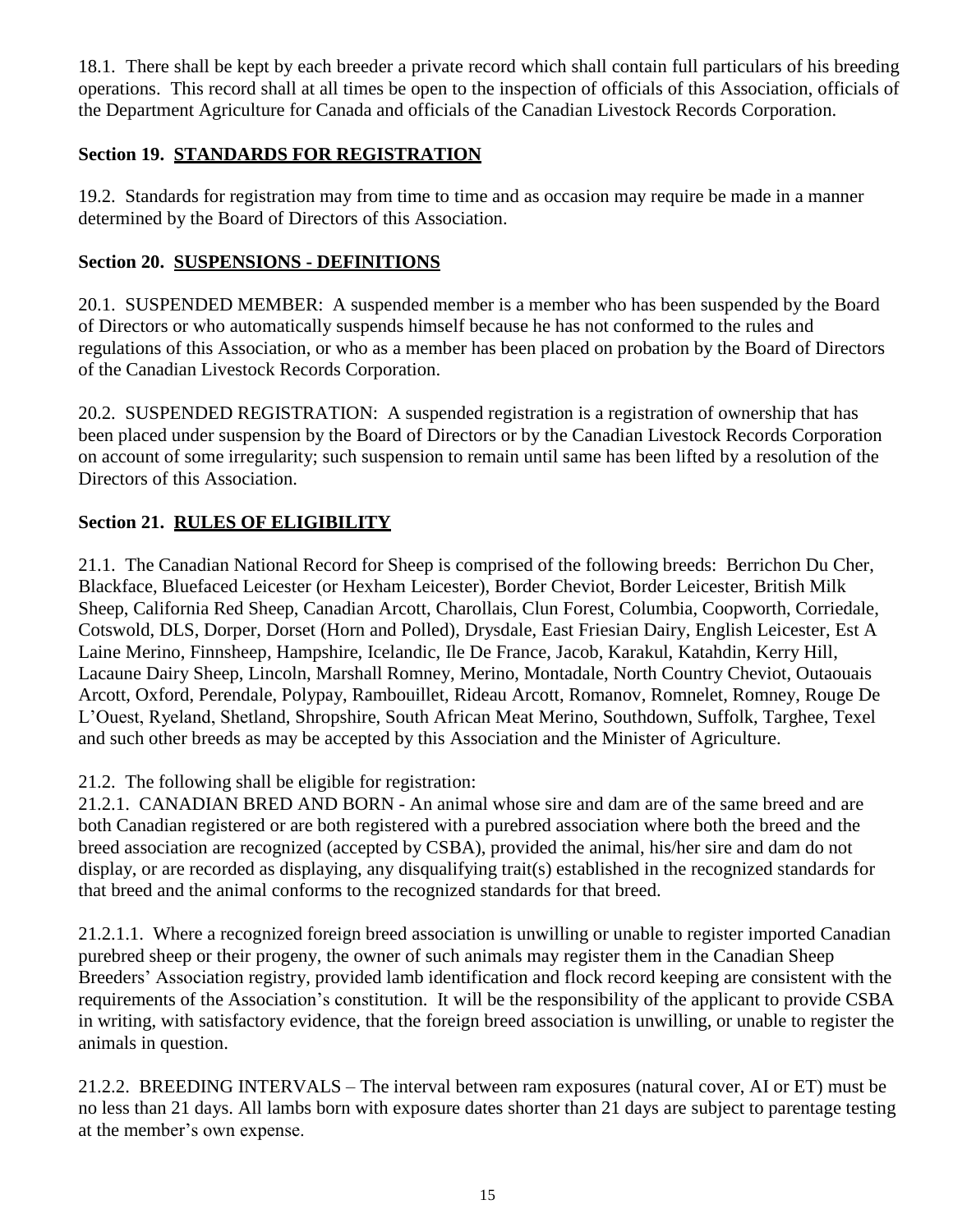21.2.2.1. Samples for parentage testing due to breeding intervals shorter than 21 days may be collected by the producer and submitted to a CSBA recognized laboratory for DNA testing.

## 21.2.3. DORPER ELIGIBILITY FOR REGISTRATION-

*(These rules of eligibility have been developed in consideration of the Dorper Sheep Breeders' Society of South Africa standards as at July 3, 2009).*

21.2.3.1. Dorpers are of two strains, namely Dorpers and White Dorpers.

21.2.3.2 Dorpers and White Dorpers shall be clearly identified and maintained as two separate strains of Dorpers. The Dorper registry shall restrict the recognition of matings between the two strains in accordance with their respective rules of eligibility herein set out.

21.2.3.3. All Dorpers and White Dorpers must derive from animals with pedigrees tracing back to the Dorper Sheep Breeders Society of South Africa (DSBS) registry. The term purebred shall only be used in combination with the name of each strain respectively and purebreds shall comply with the following characteristics:

- a) Meaty conformation and adequate body depth
- b) Naturally shedding coat with a mix of hair and wool; clean underline
- c) Pigmented skin around anus, eyes, reproductive organs including the udder of the ewe
- d) Distinctive strain characteristics:
	- i) Dorpers shall have a white body with a black head.
	- ii) White Dorpers shall have a white body, which may not include champagne or cream colours.

21.2.3.4. Fullblood Dorper means Dorper sheep which trace back 100% to Dorpers in the DSBS registry. Only Fullblood Dorper rams mated to Fullblood ewes can produce Fullblood progeny.

21.2.3.5. Mating of Fullblood Dorpers and White Dorpers will nullify the Fullblood and purebred registrations of any progeny. The progeny of such mating may be registered in the CSBA grading-up program as 50% Dorper-White Dorper. Grading-up by strain may proceed towards a purebred equivalent level.

21.2.4. IMPORTED ANIMALS - Animals of the breeds specified herein which have been individually registered in a Foreign Book of Records recognized by this Association, provided the animal, his/her sire and dam do not display, or are recorded as displaying, any disqualifying trait(s) established in the recognized standards for that breed and the animal conforms to the recognized standards for that breed.

21.2.4.1. Animals of the breeds specified herein which have been flock registered in a Foreign Book of Records recognized by this Association subject to the approval of the Canadian Sheep Breeders' Association.

21.2.4.2. The foreign certificate of registration, or such information reported by the foreign association, shall indicate that the importer's ownership has been officially recorded in the foreign organization.

21.2.5. IMPORTED IN DAM ANIMALS - An animal imported in dam, whose dam has been Canadian registered and whose sire is registered in the recognized foreign book of records for the same breed, and provided the animal, his/her sire and dam do not display, or are recorded as displaying, any disqualifying trait(s) established in the recognized standards for that breed and the animal conforms to the recognized standards for that breed.

## 21.2.6. IMPORTED KATAHDIN SHEEP INTO CANADA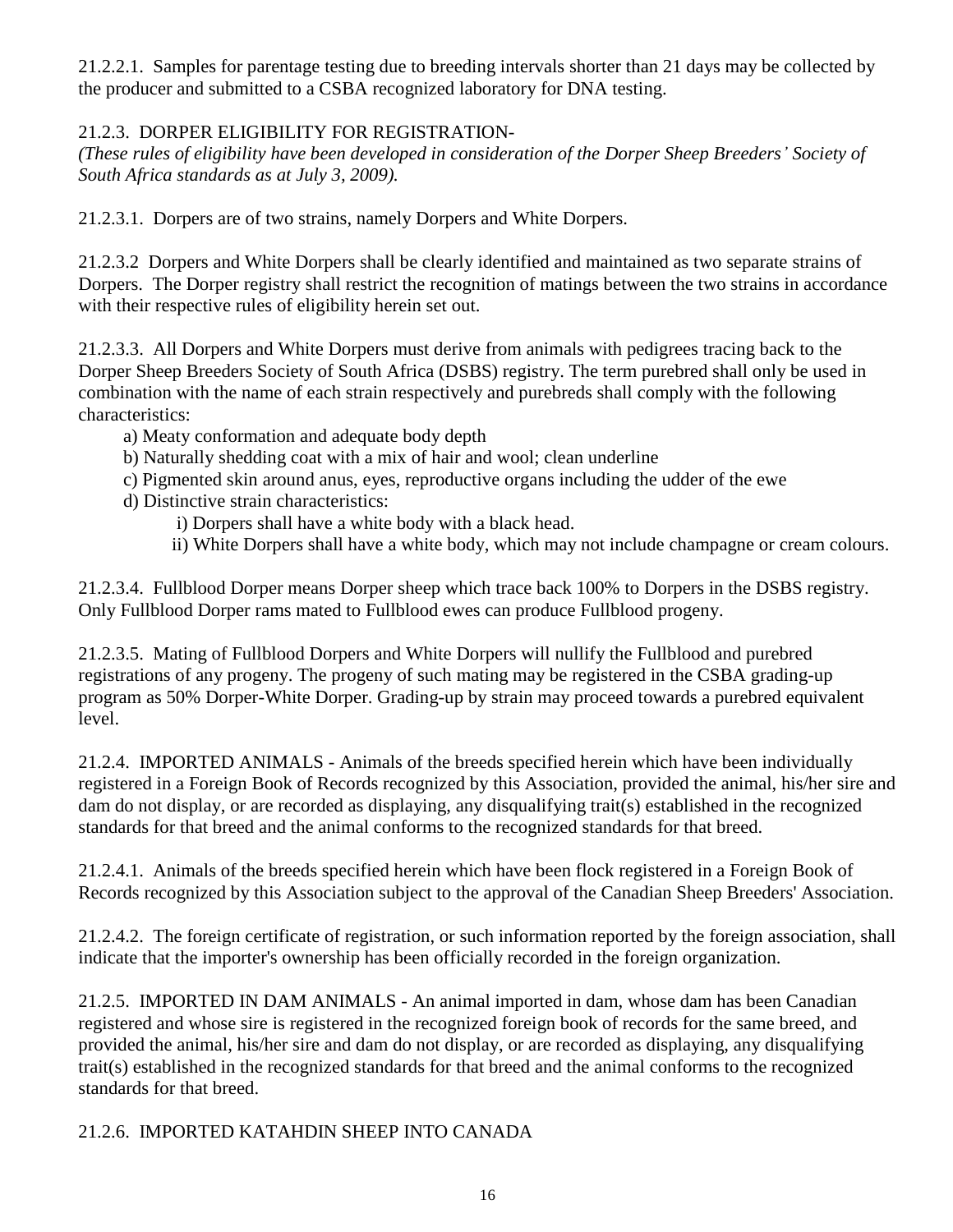All animals that are imported into Canada from the Katahdin Hair Sheep International Registry (KHSI) must have a certificate indicating a four-generation pedigree of permanently registered full bloods. They must pass inspection as required and the appropriate forms must be signed and included with certificates to CLRC.

## 21.2.7. ARTIFICIAL INSEMINATION –

21.2.7.1. Effective 01 September 1995 all rams to be used artificially must be officially DNA typed at a laboratory recognized by the Canadian Sheep Breeders' Association. Blood or semen samples for this typing must be drawn and the animal identified by an accredited veterinarian.

21.2.7.2. Animals the result of artificial insemination shall be eligible for registration under the same rules as natural mating except that a technician's report of service will be required. Importation of semen, in all cases, must be in accordance with rules and health requirements as determined by the Veterinary Director General for Canada.

21.2.8. IMPORTED SEMEN - The importer of semen used in the production of lambs otherwise eligible for registration shall provide Canadian Livestock Records Corporation with a certified copy of the foreign certificate of registration and an official DNA type obtained from a laboratory recognized by the Canadian Sheep Breeders' Association, Semen collected prior to September 26, 2013 does not require an official DNA type.

21.2.9. EMBRYO TRANSPLANTS - Lambs born in Canada or imported in utero, the result of embryo transplant shall be eligible for registration on the same basis as lambs conceived by artificial insemination or natural mating.

21.2.10. INSPECTION - Any breed specified by the Board of Directors shall be subject to inspection and approval as a prerequisite to registration.

21.2.11. Where there is no Canadian recognized Association in the United States, a U.S. citizen may register in the Canadian Sheep Breeders' Association.

21.2.12. GRADING-UP – That CSBA implement a grading-up program for the registration of sheep in Canada. The grading-up of any breed of sheep will only be done from the ram side. (Only registered full blood or purebred rams can be used in the grading-up program). The registration paper for graded-up animals will always be indicated by colour or other designation.

21.2.12.1. The 50%, 75%, 87.5%, and 93.75% animals will be identified with flock letters tattooed in the right ear and a number and year letter tattooed in the left ear, or tagged using a double tagging system with two tags approved and bearing the official identification number under the Canadian Sheep Identification program. Ewes are recorded at 50% or more and are considered as domestic purebred when they are 15/16 purebred (93.75%). Rams will only be recorded as domestic purebred if they are 31/32 pure or more. Both rams and ewes will be identified with flock letters tattooed in the right ear and a number and year letter tattooed in the left ear.

21.2.12.2. Animals may only be registered as purebred if they meet breed characteristics. Otherwise gradedup animals shall be registered and certified with their graded-up percentage but not designated as purebred.

21.2.12.3. Parentage testing shall be done on the basis of one test per breeder per 50 head graded up, with minimum of one test per year. Animals to be tested shall be determined randomly by Canadian Livestock Records Corporation. All testing is to be done at the breeders' expense. Once animals have attained the domestic purebred status, they fall under the regular one in 500 status for parentage testing.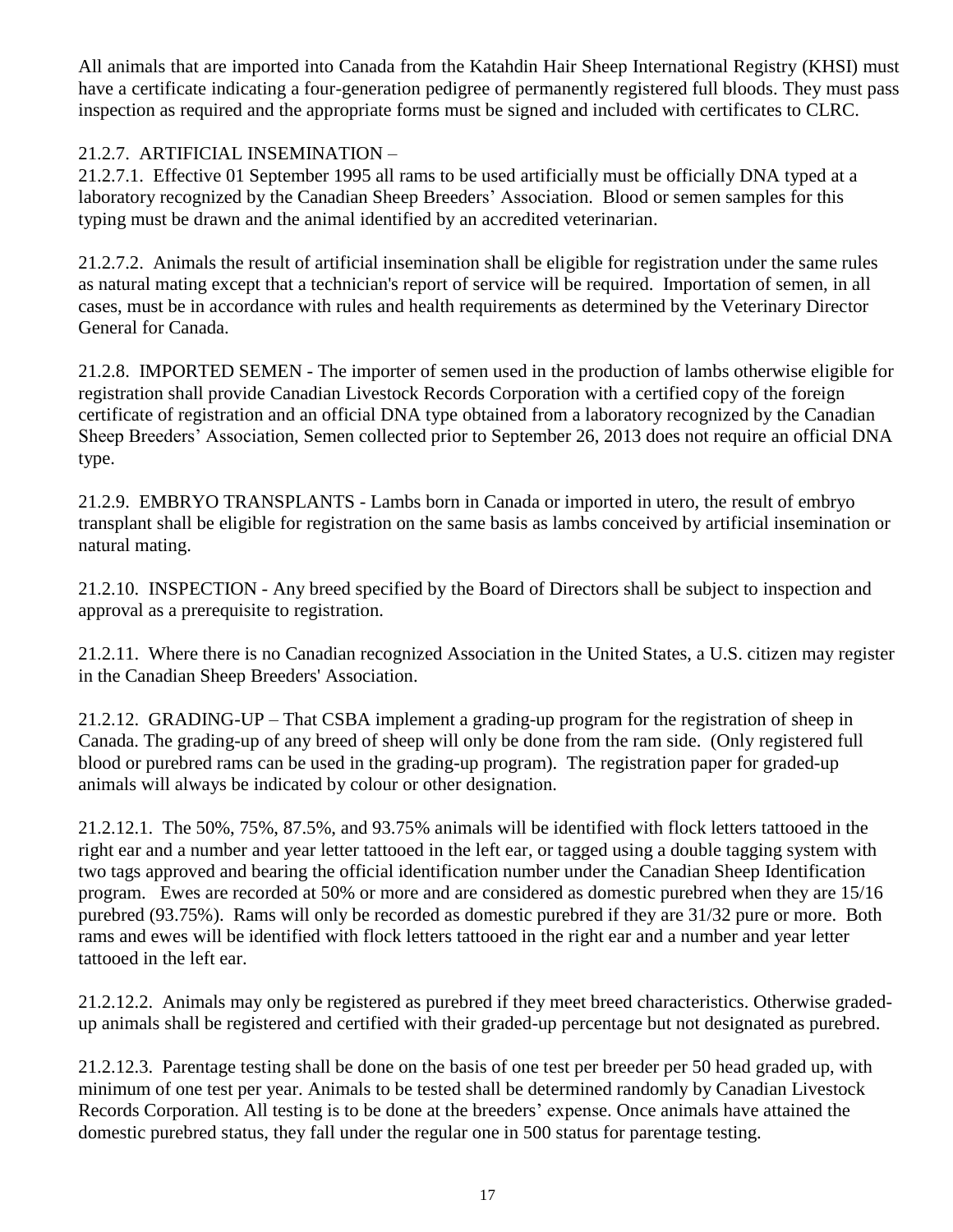21.2.12.4. The breeders involved must authorize the implementation of the grading-up program on a breed by breed basis. Requests for approval may be made by at least five CSBA Annual members, as per section 3.1.1 in the constitution, (in writing) who have registered animals of the breed within the past two years, or by an organized breed association. (The board may, at their discretion, accept an application from fewer than five members.) Where a request for grading up is made for a breed recognized by the CSBA, but not being actively registered, the board may, at their discretion, accept an application on behalf of interested breeders. Following receipt of the request by the Board of Directors, CSBA will poll by mail all CSBA Annual members, as per section 3.1.1 in the constitution, who have registered animals of that breed within the past two calendar years to determine their wishes. A simple majority of breeders returning the ballot voting in favour shall constitute approval. The grading up process shall be implemented according to the policies and procedures established by the Board to ensure clear and consistent application to these bylaws. Grading-up done in other jurisdictions will not be recognized by the CSBA.

21.2.12.5. The Dorper, Texel, Karakul, Blackface and Lacaune Dairy Sheep breeds have previously been approved for grading-up.

21.2.12.6. For breeds approved for grading up, animals being registered as purebreds shall meet the minimum percentage makeup requirements and also comply with the following breed characteristics:

Texel:

- a) Black nose and hooves with white hair on face and legs.
- b) Head must be flat topped. No wool of any kind on top of head, hocks, knees or cannon bones.
- c) Rump is wide. Hindquarters are full and well muscled.
- d) Wool is white with no black fibre.

#### Karakul:

- a) Fat tail (somewhat round, not long and triangular)
- b) Newborn lambs have a tight, curly pattern (flower-shaped) in their wool.
- c) Coarse wool
- d) Black, grey or brown in colour. No spotted animals.

Blackface:

a) Nostrils are black. No pink noses.

b) Both sexes are horned. Rams have two thick horns, which curl back over the head, then up towards the face. Horns spiral outwards, in a relatively open fashion, as the animal ages. Ewes have two fine, symmetrical horns curling back over the head and then slightly forward at the tip. There are no polled animals.

- c) Face and leg markings are black, or black and white. No white faces.
- d) Fleece is fairly open with some variation in micron, but mostly a coarser, long staple wool.

Lacaune Dairy Sheep:

- a) Long, thin head covered in fine, silver/white hair. Slightly angular profile.
- b) Long, horizontal ears. No horns (male and female).
- c) Thin, white fleece. Loose, light coloured skin.
- d) No wool on the head, neck, belly or legs.

## 21.2.13. KATAHDIN ELIGIBILITY FOR PERMANENT REGISTRATION:

21.2.13.1. Purebred Katahdin sheep must comply with the following breed characteristics and requirements: a) The purpose of the Katahdin is to efficiently and economically produce meat. The loin should be long and broad.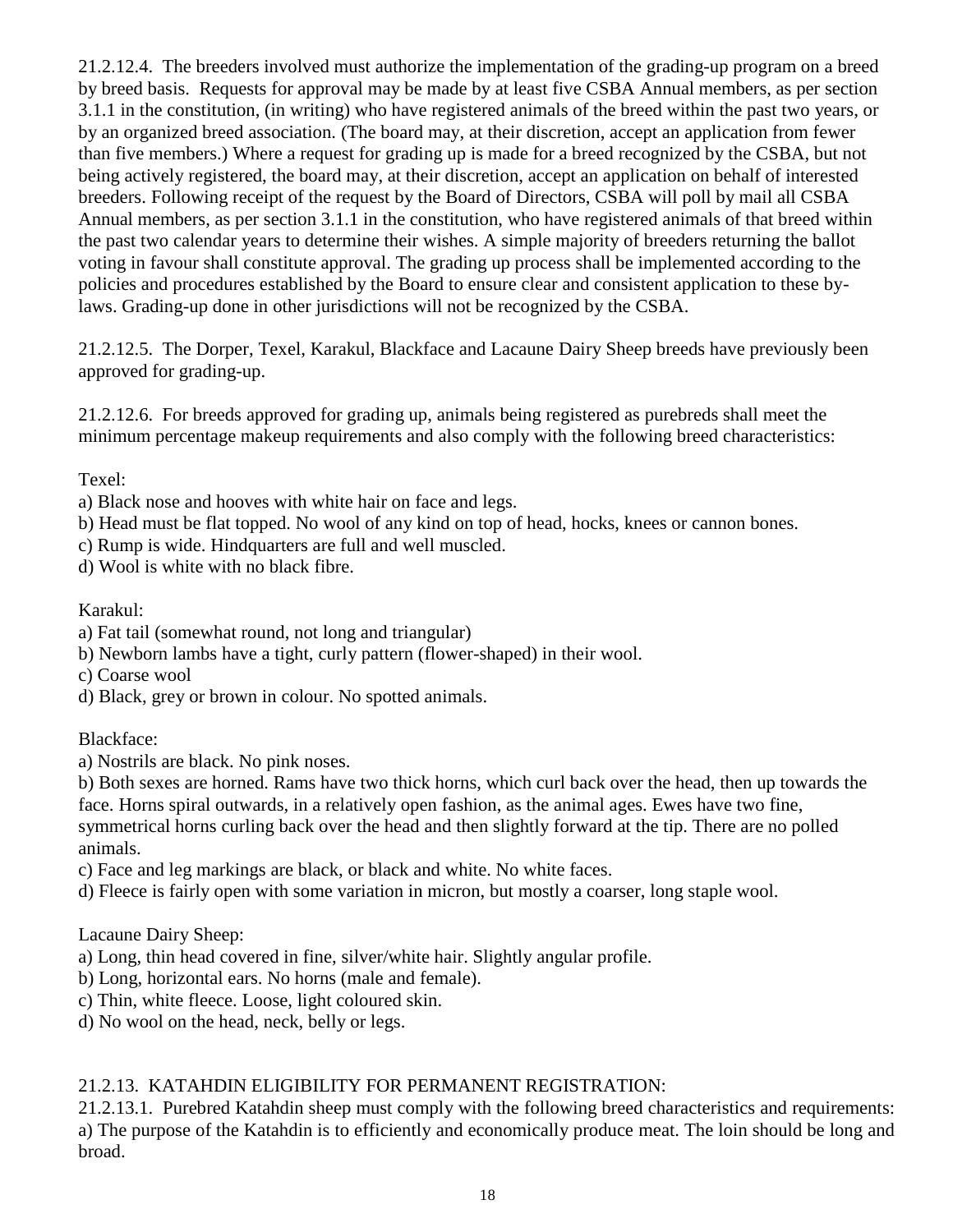b) The shedding coat of the Katahdin should not require shearing. The coat can be any colour, colour combination or colour pattern.

c) An accredited Katahdin Sheep Society inspector has graded the coat and characterized it as one of the following:

i. AA type: Naturally free of visible wooly fibers at all times. Seasonally sheds completely.

ii. A Type: Some evidence of wooly fibers. Seasonally sheds completely.

iii. B Type: Some patches do not shed of which the total area does not exceed ¼ of the upper half of the body, or an area approximately 4" wide along the top of the back. Rams are not eligible for registration.

iv. C Type: Patches that cover more than ¼ of the upper half of the body, which do not seasonally shed. Rams are not eligible for registration.

d. Polled animals are preferred. Scurs are allowable, but horns are not allowable.

e. The service ram must not be immediately related to the serviced ewe or her parents.

f. Rams must have a dam graded with an "A" or "AA" coat.

## 21.2.13.2. ELIGIBILITY FOR TEMPORARY REGISTRATION

21.2.13.2.1. Canadian animals which have not been coat inspected, are eligible for temporary registration providing the sire and dam have permanent registration status with the registry.

### 21.2.13.3. INSPECTORS

21.2.13.3.1. The role of the Canadian Katahdin Society inspectors is to provide guidance in registering Katahdins and be able to assess and coat grade Katahdins, signing the form provided.

21.2.13.3.2. The Canadian Katahdin Sheep Society will train qualify, and monitor inspectors. The Canadian Katahdin Sheep Society reserves the right to develop ways for coat grading to be done, in areas not serviced by an inspector.

## 21.2.13.3.3. Sheep are coat graded:

i. Between May 1<sup>st</sup> and October 31<sup>st</sup> of each year for coat grades A, B or C.

ii. During the months of December, January and February for upgrading A coats to an AA category. iii. Katahdin sheep can be coat graded after the age of six (6) months.

21.2.13.3.4. The Canadian Sheep Breeders' Association is not responsible for coat inspection or any costs associated with coat inspection.

## 21.3. PARENTAGE VERIFICATION

21.3.1. Where there is any doubt as to the parentage of lambs, written application must be made to the Canadian Sheep Breeders Association, which may approve registration subject to qualified parentage tests, costs of which will be borne by registration applicant.

21.3.2. The Association may, to prove authenticity of parentage, request the blood typing of sire, dam and lamb of every 500<sup>th</sup> animal submitted for registration. Animals to be tested shall be determined randomly by Canadian Livestock Records Corporation.

21.3.3. If the selected animal, or its parents, are not available for parentage verification testing, the producer may request that the Canadian Livestock Records Corporation randomly select an alternate animal for testing.

21.3.4. Animals which fail the initial and alternate parentage tests are not eligible for registration with the association.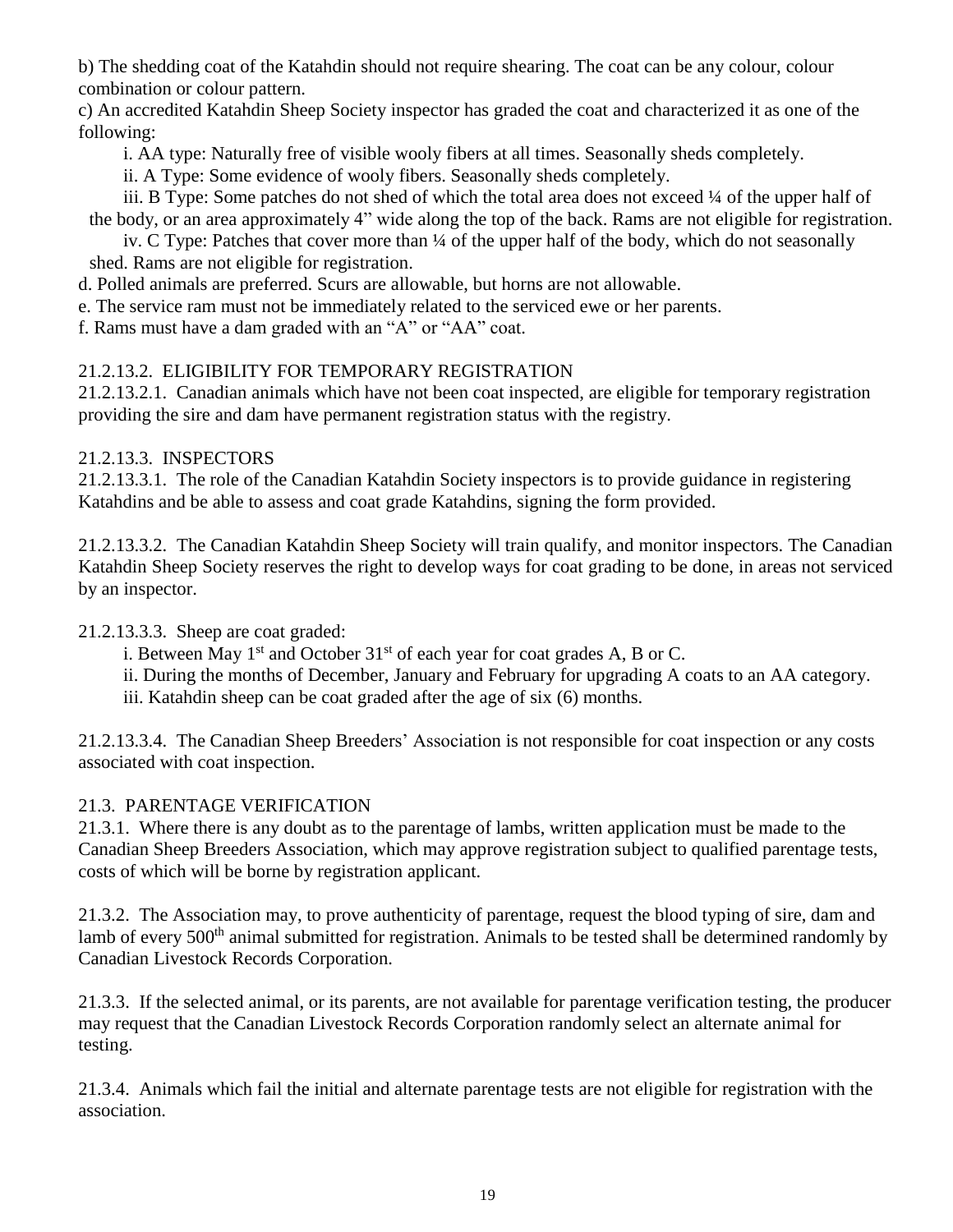21.3.5. Producers are given one year to comply with a request for parentage testing. If no compliance has occurred in one year, future registration papers for that producer's animals may be held until compliance occurs.

21.3.6. The Board of Directors may authorize further tests to ensure compliance with breed standards.

## **Section 22. APPLICATION FOR REGISTRATION**

22.1. Application for registration of an animal from a country other than Canada must be made on a form supplied by the Canadian Livestock Records Corporation and must be filled in, in ink or typewritten, signed by the Canadian importer, show date of importation, and be accompanied by a Certificate of Registration showing that it was registered in the record of the country from which it came in the name of the Canadian importer and service certificate if a female and bred.

22.2. Application for registration of an animal born in Canada whose sire and dam are both registered in the Canadian National Record for Sheep and both the sire and dam and animal applied for, conform to the recognized standards for that breed must be made on a form supplied by the Canadian Livestock Records Corporation. All blank spaces must be filled in, in ink or typewritten and the form must be signed by the owner of the animal at the time of birth, and by the owner of the sire at the time the dam was served. This dam must be registered in the Canadian National Record for Sheep in the name of the owner signing, and the sire must be registered in the Canadian National Record for Sheep in the name of the owner certifying the service. Alternatively, applications may be submitted by electronic means.

22.3. Application for registration of an animal born in the United States whose sire and dam are registered in the Canadian National Record for Sheep or for one born in Canada whose sire and dam, either or both, are not registered in the Canadian National Record for Sheep, must be made on a form supplied by the Canadian Livestock Records Corporation. All blank spaces must be filled in, in ink, or typewritten, and the form must be signed by the owner of the animal at the time of birth, and by the owner of the sire at the time the dam was served. The Canadian Livestock Records Corporation must in all cases have proof of ownership of both sire and dam.

22.4. The breeder of an animal is the owner of the dam at the time she was served. The first owner is the owner of the dam at the time the lamb was born.

22.5. Duplicate names must be avoided. The right is reserved to change any name when necessary. Letters shall not be used as a prefix to a name. Names shall not contain more than twenty-four letter spaces or characters including numeral affix.

## **Section 23. TRANSFER AND DUPLICATE CERTIFICATES**

23.1. In the case of the sale of an animal the seller must furnish a certificate of registration in the Canadian National Record for Sheep showing the purchaser's ownership. Refusal to do so on any pretext whatever except under written contract shall be grounds for his expulsion, if a member, from the Association; if not a member, further applications for registration or transfer shall be refused.

23.2. Applications for registration of change of ownership must be filled in, in ink, or typewritten, on forms supplied by the Canadian Livestock Records Corporation and must give date of sale and date of delivery and in the case of a female if bred service certificate must be completed. Change of ownership will be endorsed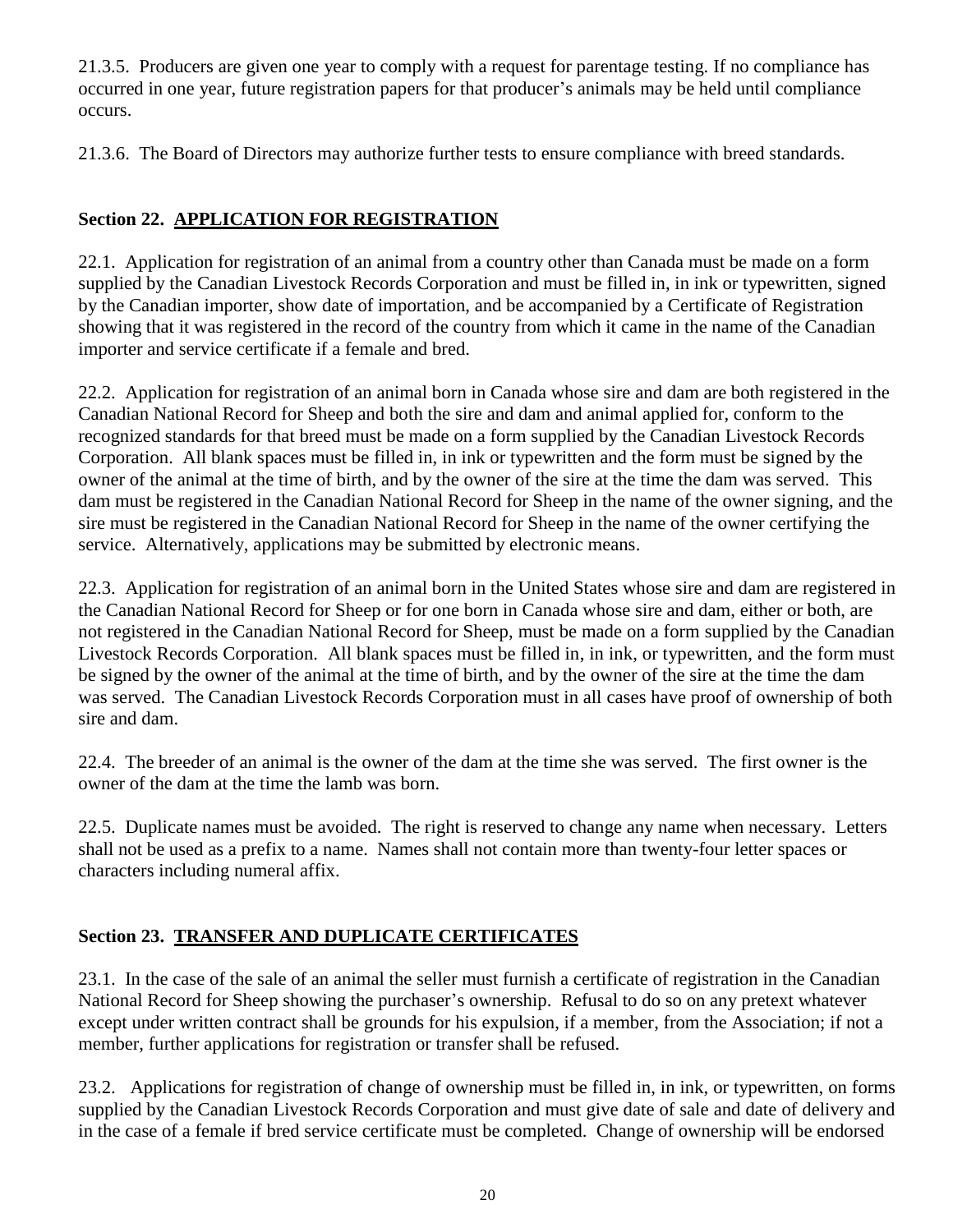on the back of the original Certificate of Registration which must be forwarded to the Canadian Livestock Records Corporation with the application for transfer.

23.3 In the case of the sale of an animal for any other than for breeding purposes, as prescribed by the regulations of this Association, the seller shall not furnish the purchaser with the Certificate of Registration but may forward it, with full details of the sale, to the Canadian Livestock Records Corporation, and it shall be retained there.

23.4 The transfer of ownership of an animal so reported shall not be recorded on the records of this Association.

23.5. A duplicate certificate may be issued if the registered owner or his authorized agent files a signed statement verified by an unrelated witness on a form supplied by the Canadian Livestock Records Corporation, showing in a satisfactory manner that the original is lost, destroyed or unobtainable.

## **Section 24. FEES**

24.1 The fees to be charged for membership, registration, transfers and other services of the association shall be set from time to time by the Board of Directors and presented at the Annual Meeting. An affirmative vote, with a simple majority, of the members present, being necessary to change any fees.

24.2. The Board of Directors may from time to time, as requested by a Provincial Association or a National Breed Association, collect on behalf of said body a breed promotional fee based on registrations and/or transfers in such province or breed, for the purpose of funding projects within that province and/or national Breed Association. Providing however that:

24.2.1. No request for an additional levy from a Provincial Association will be considered by the Board of Directors until a motion has been passed by the Provincial Association by a two-thirds majority, at its regular annual meeting or a special meeting called for the purpose of such a vote and that notice of the meeting and special motion has been given to the members of the Association at least thirty days prior to the meeting.

24.2.2. That additional levy on each registration and/or each transfer shall be set to reflect the amount being collected in that province and/or national breed association.

24.2.3. The breed promotional fee shall expire upon completion of the project or upon a two-thirds majority vote of the Provincial Association members at any general meeting of the Association, provided special notice of motion has been given to the members of the Association at least 30 days prior to the meeting.

#### **Section 25. PENALTIES**

25.1. Any member who violates any rule or regulation of the Association automatically suspends himself from making further registrations or transfers.

25.2. The Canadian Sheep Breeders' Association is incorporated under the Animal Pedigree Act. All breeders of registered stock must comply with this Act. The following excerpts are of particular interest.

#### SECTION 63

a) Except as authorized by this Act, where an association is authorized by this Act to register or identify animals of a distinct breed or evolving breed, no person shall keep pedigrees in respect of animals of that distinct breed or evolving breed or issue any document purporting to evidence that a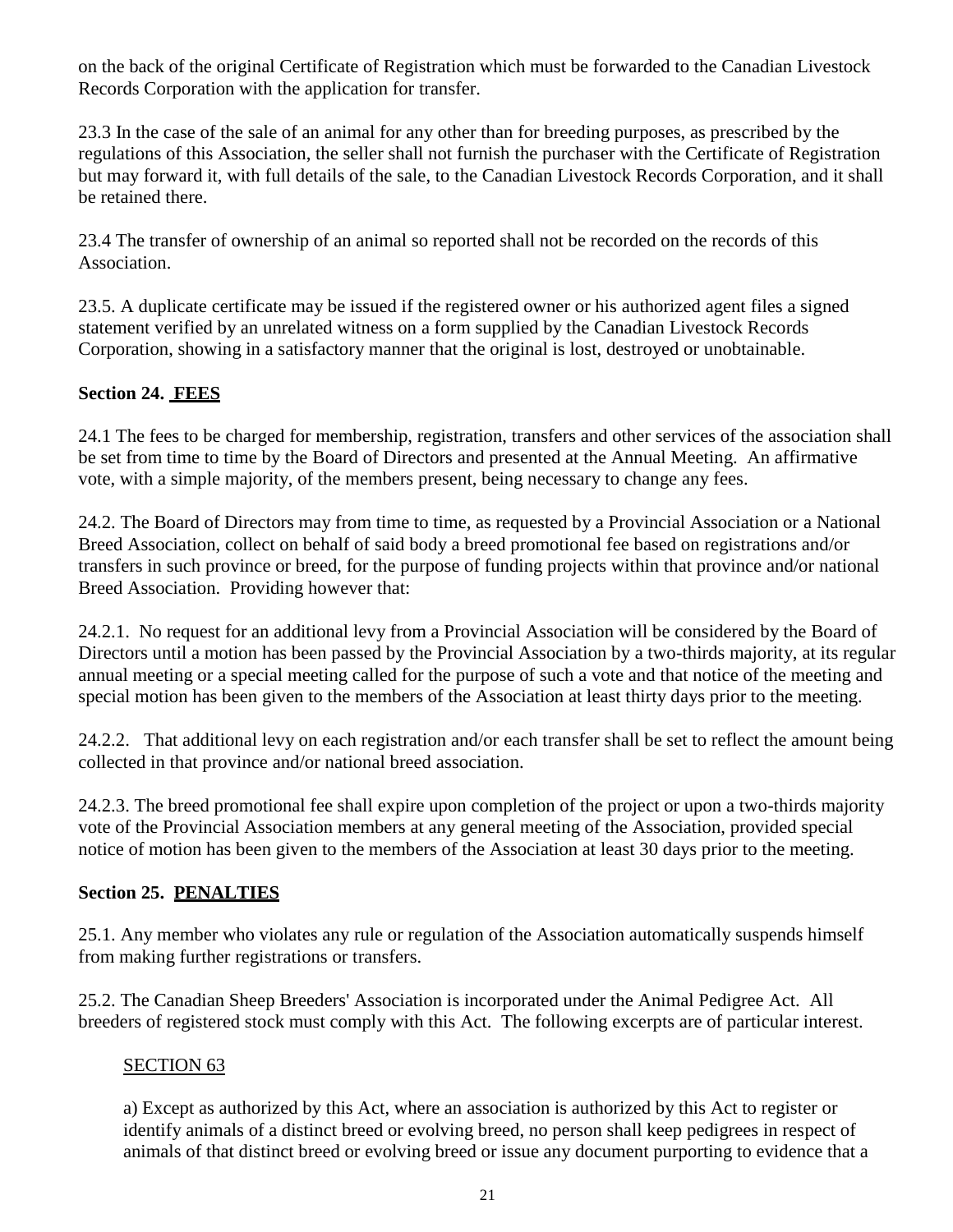particular animal is of that distinct breed or evolving breed or so closely resembling or a certification, as the case may be, that it would likely be mistaken for such a certificate.

b) No person shall issue in respect of any animal any document of any kind likely to deceive the public into believing that the document is a certificate of registration or certificate of identification in respect of the animal or that the animal is registered or identified under the authority of this Act.

#### SECTION 64. No person shall

(a) knowingly sign or present, or cause or procure to be signed or presented, to a recording officer of any association or of the Corporation any declaration or application in relation to the registration, identification or transfer of ownership of any animal, semen or embryo that contains any material false statement or representation;

(b) knowingly represent that a certificate of registration or certificate of identification applies to an animal other than the one in respect of which it was issued;

(c) knowingly represent that semen certificate or embryo certificate applies to any semen or embryo other than the semen or embryo in respect of which it was issued;

(d) falsify or alter any certificate of registration, certificate of identification, semen certificate or embryo certificate;

(e) without an express statement that the animal's registration or identification is from a jurisdiction other than Canada, offer to sell, contract to sell or sell, as registered or identified, or as eligible to be registered or identified, within or outside the meaning of this Act, any animal that is not registered or identified, or eligible to be registered or identified;

(f) offer to sell contract to sell or sell, as recorded or as eligible to be recorded, in the books of any association, or of the Corporation, any semen or embryo that is not recorded or eligible to be recorded those books;

(g) knowingly offer to sell, contract to sell or sell any animal in manner that is likely to create an erroneous impression that the animal is registered or eligible to be registered;

(h) offer to sell, contract to sell or sell, as a purebred of a breed, any animal that is not registered or eligible to be registered as a purebred by the association authorized to register animals of that breed or by the Corporation;

(i) without an express statement that the animal's registration, identification or status as a purebred is from a jurisdiction other than Canada, offer to sell, contract to sell or sell, as registered or identified, or as a purebred, any animal for which there is no individual identification is accordance with the by-laws of the association that has registered or identified the animal; and

(j) without an express statement that the animal's registration, identification or status as a purebred is from a jurisdiction other than Canada and that the animal will not be registered or identified in Canada by the person, sell, as registered or identified, or as eligible to be registered or identified, or as a purebred, any animal without providing to the buyer thereof within six months after the sale the animal's duly transferred certificate of registration or certificate of identification.

65. No person shall, without authority, use the name of the Corporation or the name of any association or any name so clearly resembling the name of the Corporation or the name of an association in a manner that is likely to deceive the pubic.

66. (1) Any person who contravenes any provision of this Act or the regulations (a) is guilty of an offence punishable on summary conviction and is liable to a fine not exceeding twenty-five thousand dollars; or (b) is guilty of an indictable offence and is liable to a fine not exceeding fifty thousand dollars.